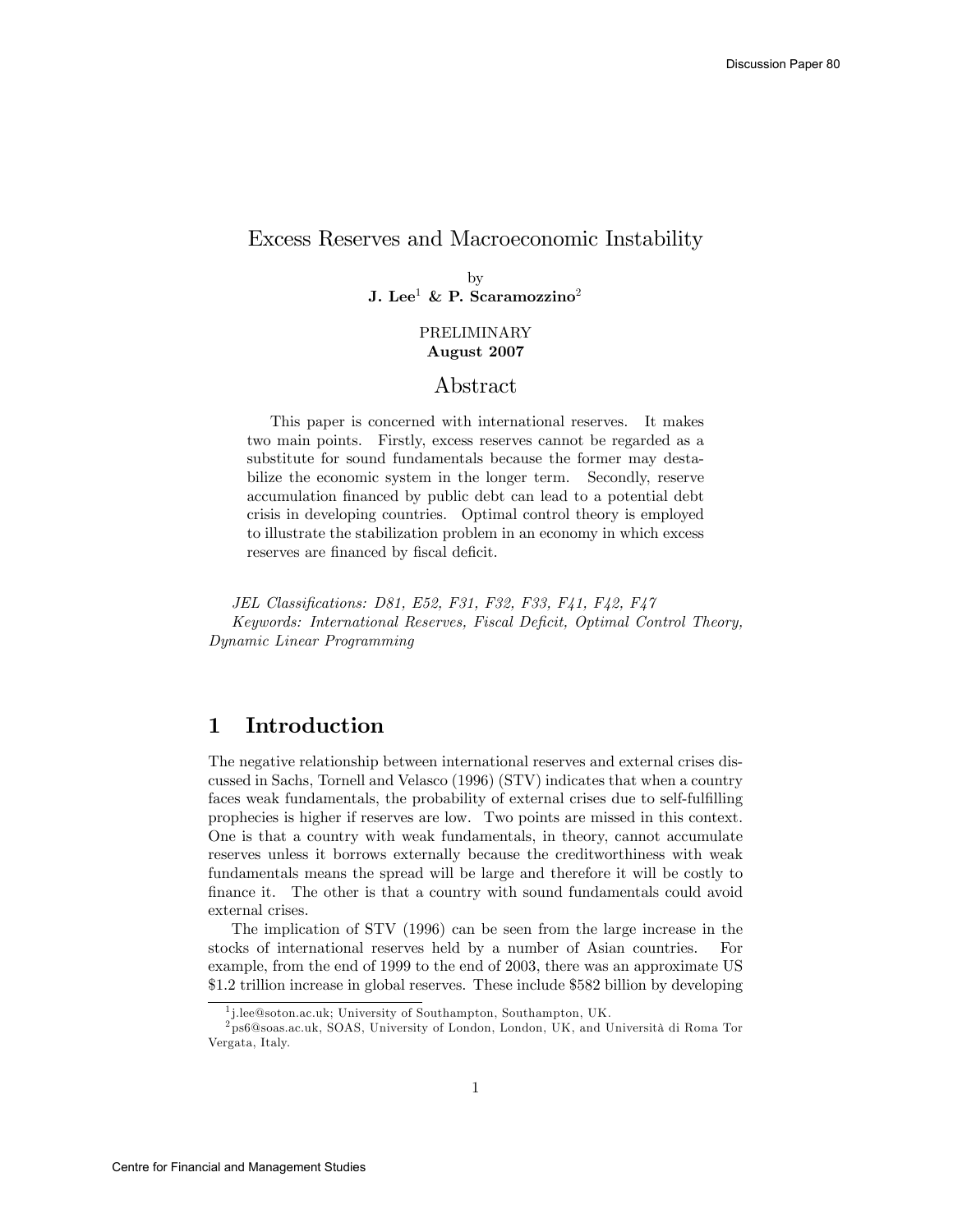countries in Asia, and another \$375 billion purchased by Japan. The sum of Asian countries' reserves was almost five times larger than those of EU countries and the average ratio of reserves over GDP in Asian countries was greater than 24 percent in 2003. In particular, the five countries most affected by the crisis in 1997-98 – namely, Indonesia, Korea, Malaysia, Philippines and Thailand (the ACA5) – held reserves totalling nearly \$1.24 billion in 2005. By contrast, sovereign debt as a share of the GDP during 2005 was 52.6 percent in Indonesia, 48.5 percent in Malaysia, 30 percent in Korea, 77.4 percent in the Philippines, and 35.9 percent in Thailand<sup>3</sup>.

This situation is due primarily to the newly introduced floating exchange regime and full liberalized capital flows. Consequently, major changes in reserves policies have resulted in reserve accumulation as experienced by those Asian countries. Feldstein (1998, 2002) suggests that emerging markets should accumulate foreign exchange reserves as insurance against the disruptive effects of abrupt capital outáows. Similarly Greenspan (1999a, b) has suggested that countries should hold an amount of reserves equal to all the short-term debt scheduled to fall due over the next 12 months. In the experience of currency crises, there is evidence that reserves do indeed act as a buffer stock against future financial crises, consistent with the precautionary motive. Aizenman and Marion  $(2002)$  and Sachs et al.  $(1996)$  find that reserve levels have a significantly negative influence on the likelihood of currency crises. Similarly, Berg and Partillo (1999) find that low reserve holdings in relation to short term external debt are a significant source of vulnerability. Bird and Rajan (2003) confirm that those countries which have experienced crises appear to hold significantly higher reserves in the long term than those that have not. Also central banks smooth exchange rate movements as well as "excessive" volatility of trade and foreign direct investment (FDI). Rajan (2002) and Aizenman et al. (2004) regressed foreign exchange reserves on currency volatility for emerging market economies and finds a strong negative effect of reserves adequacy on exchange rate volatility.

Secondly, the other reason for high reserve-holding is to help reduce exchange rate volatility via a signalling effect on creditworthiness. This could be associated with lower external borrowing costs. This effect works both directly through improved confidence and indirectly through improved credit ratings on sovereign foreign currency debt, as the government's default risk is perceived to diminish. Reserve level is one of the determinants of creditworthiness so that higher reserve holdings seem likely to enhance a country's access to private capital markets. Ul Haque et al. (1996), Dooley and Verma (2001) and Hviding et al.  $(2004)$  also suggest that the larger the reserves, the more confidence investors will have when market-sentiment turns and the banking system comes under pressure. On the other hand, Willett and Nitithanprapas (2000) question the robustness of the Sachs-Tornell-Velasco (1996) conclusion that high reserves with sound fundamentals could have a powerful effect in protection against crises. But with weak fundamentals, first generation crisis models im-

<sup>&</sup>lt;sup>3</sup>Figures taken from http://www.fenews.com/fen50/fe-in-asia/fe-in-asia.html (2005).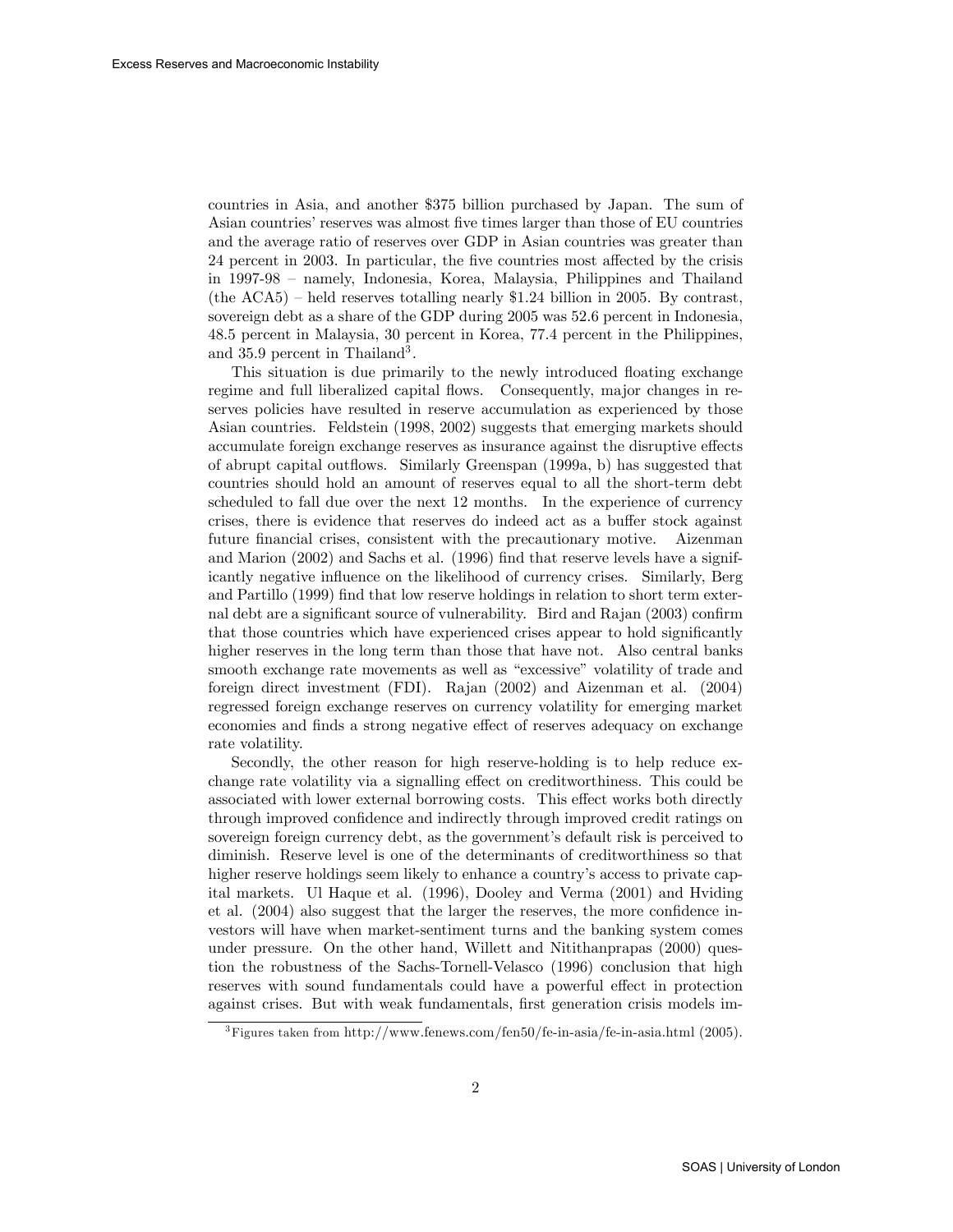ply that reserve levels should only ináuence the timing of crises. In principle, the smoothing behavior by central banks should, over time, have no net impact on reserves. Hence, the continuous accumulation of reserves suggests that foreign exchange intervention is largely asymmetric. Furthermore, DeLong and Eichengreen (2002) argue that Önancial liberalization increases the credit driven by reserve accumulation to hold down the exchange rate, which in turn spills over into excessive investment in the non-traded sector when the export led growth model reaches the point of diminishing returns.

Thirdly, the costs of the Asian crisis in terms of sustained output losses turned out to be high and this may have increased the perceived marginal benefit of holding reserves relative to their cost (Cerra et al. 2005). Asian governments have been accumulating foreign reserves, mostly United States securities, in order to maintain stable exchange rates or to attempt to limit currency appreciation. As the domestic yield rates are higher than those from US treasury securities, the cost of reserve holdings and the position keeping of short-dollar seem too large if the domestic currency needs to be appreciated. Given the high costs of reserve holdings, Asian countries should clearly be concerned about their reserves holdings being above "adequate" levels, or at least the costs of continuing to amass even more reserves.

Finally, the reserve accumulation however would reflect the stance of the preference for risk taking by the central bank's fiscal, monetary and reserve policy and the individual countryís economic prospects.

Most existing literature have focused on the adequate level and the cost of reserve hoarding based on the above considerations. The main characteristics in this paper are the consideration of the long term impact resulting from public debt Önanced reserve hoarding into the system. In section 2, a simple dynamic macroeconomic model is used to look at the impact of excess reserves. Optimal control rules for linear discrete-time macro economic system are obtained for a simple IS-LM model in which optimization in a restricted and unstable macroeconomic system which public debt and exchange rate depends on both Öscal and monetary fundamentals. Section 3 discusses the role of weak fundamentals and reserve accumulation for the long-run stability of the system. Some policy implications on international reserves are suggested in the conclusions.

<sup>&</sup>lt;sup>3</sup>In order to apply optimal control theory to reduce the accumulation cost of reserves, we assume that: (i) the need to hold reserves can be substantially reduced; (ii) the recent scale of reserve accumulation is unlikely to be sustainable indeÖnitely as it would also eventually put upward pressure on interest rates which would induce further capital inflows, leading to an increasingly large and costly sterilisation requirement; (iii) foreign currency intervention capacity to reflect real market is partly a reserve management rather than allow currency appreciation due to bond financing and capital inflows because of improved creditworthiness owing to reserve accumulation; (iv) there are alternative goals to official intervention beyond restoring market functionality, which stem from precautionary motives including the possible prevention of crises and contagion in the region;  $(v)$  there is some flexibility around the timing and approach to financing public debt; and finally (vi) the importance of timely dissemination of accurate information on countries' international reserves to assessing countries' external vulnerability.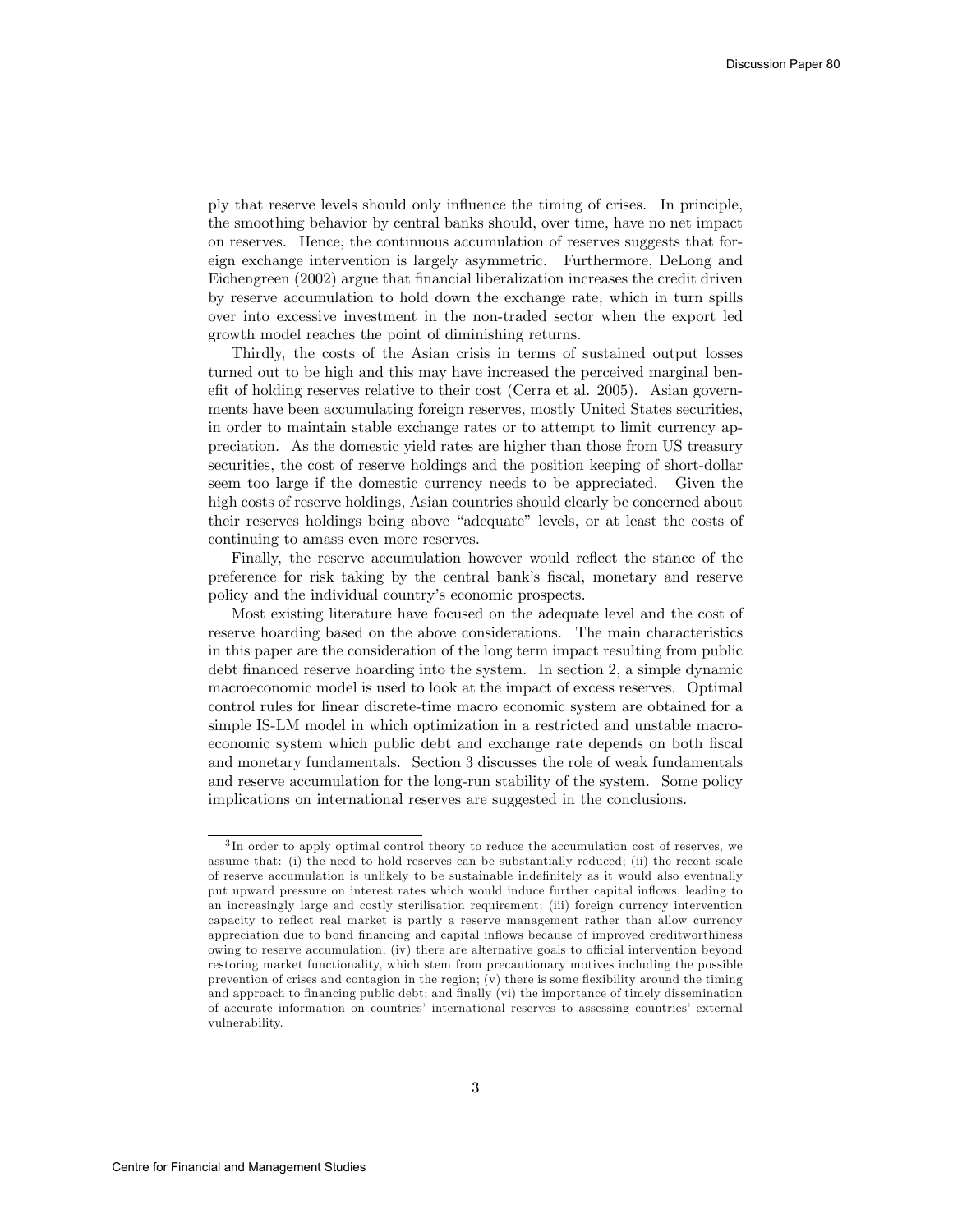# 2 Optimal Control Theory in Macro Configuration

This section makes use of Dynamic Linear Programming (DLP) of optimal theory to address the instability problem in a simplified economic system with excess reserves. To illustrate optimal paths in the system, Dynamic Programming (DP) involves the adjustment behaviors over time based on a pattern emerged in the system with explicitly prescriptive policies for a small open economy <sup>4</sup>. Linear Programming (LP) can be an efficient method of economic calculation for linear functions. The DLP in this framework, for simplicity, seeks to produce general properties without individual treatment as in Pindyck (1973), Turnovsky (1976, 1979a,b]), Chow (1981) and Murata (1977, 1982). In next section 2.1, the DLP of optimal control theory is briefly outlined. In section 2.2, the rules of optimal control are applied in a simple macroeconomic configuration with a fixed exchange rate regime. In section  $2.3$ , we apply the theory in the same linear system under a floating exchange rate regime.

### 2.1 Preliminaries on Dynamic Linear Programming (DLP)

A stochastic linear quadratic (LQ) problem of optimal control theory with Riccati differential equation (RDE) in a finite horizon can be employed to solve optimal values and paths for a target state with multiple control and state variables with respect to an objective function. In the LQ with the RDE, both the control and the state vectors enter into the diffusion terms in the  $LQ$  function<sup>5</sup>. Some preliminaries including some lemmas are imposed throughout this paper in formulating the DLP. The main concepts in the control theory for the instability problem are 'controllability' and 'stability' to attain a fixed target  $x(\beta) = x$  at some terminal time  $(\beta > 0)$ . Some useful lemmas can be referred in Rami and Zhou  $(2000)^6$ .

Lemma 1 (Moore-Penrose inverse) For any square matrix M with determinant  $(A \neq 0)$ , there exists a unique matrix  $M^{-1}$  such that  $MM^{-1}M =$  $M, M^{-1}MM^{-1} = M^{-1}, (MM^{-1})^T = MM^{-1}, and (M^{-1}M)^T = M^{-1}M.$ 

<sup>&</sup>lt;sup>4</sup>The DP principally involves embedding the optimal control problem in which the system starts in a state at time 0 but with different initial states and initial times with various economic magnitudes per unit of time.

<sup>&</sup>lt;sup>5</sup>Further discussions about the conditions and features of the RDE, see Anderson and Moore (1990) and Balvers and Mitchell (2003).

<sup>&</sup>lt;sup>6</sup>The definitions used in the theory include:  $M<sup>T</sup>$  is the transpose of a matrix M. Det(M) denotes the determinant of a square matrix  $M$ , and  $Tr(M)$  its trace where M is positive and nonnegative definite,  $M > 0$  and  $M = M^T$ .  $R^n$  is the n-dimensional Euclidean space,  $R^{m \times n}$ the set of all  $m \times n$  matrices,  $S^n$  the set of all  $n \times n$  symmetric matrices that also assumed to be nonnegative definite matrices. See Rami and Zhou (2000) for some useful lemmas and the proofs. For example, for a symmetric matrix  $S, S^{-1} = (S^{-1})^T, S \geq 0$  if and only if  $S^{-1} \geq 0$ , and  $SS^{-1} = S^{-1}S$ . Schur's lemma: let matrices  $M = M^T$ ,  $R = R^T$ , and  $N > 0$  be given with appropriate dimensions. The following conditions are equivalent:  $M - NR^{-1}N^{T}$  $\geq 0;$   $\begin{bmatrix} M & N \\ N^T & R \end{bmatrix}$  $\left| \begin{array}{cc} R & N^T \\ \geq 0; \text{ and } \begin{bmatrix} R & N^T \\ N & M \end{bmatrix} \end{array} \right| \geq 0.$  The matrix R is then required to be nonsingular

 $N^T$  R (see Murata, 1982 for the details).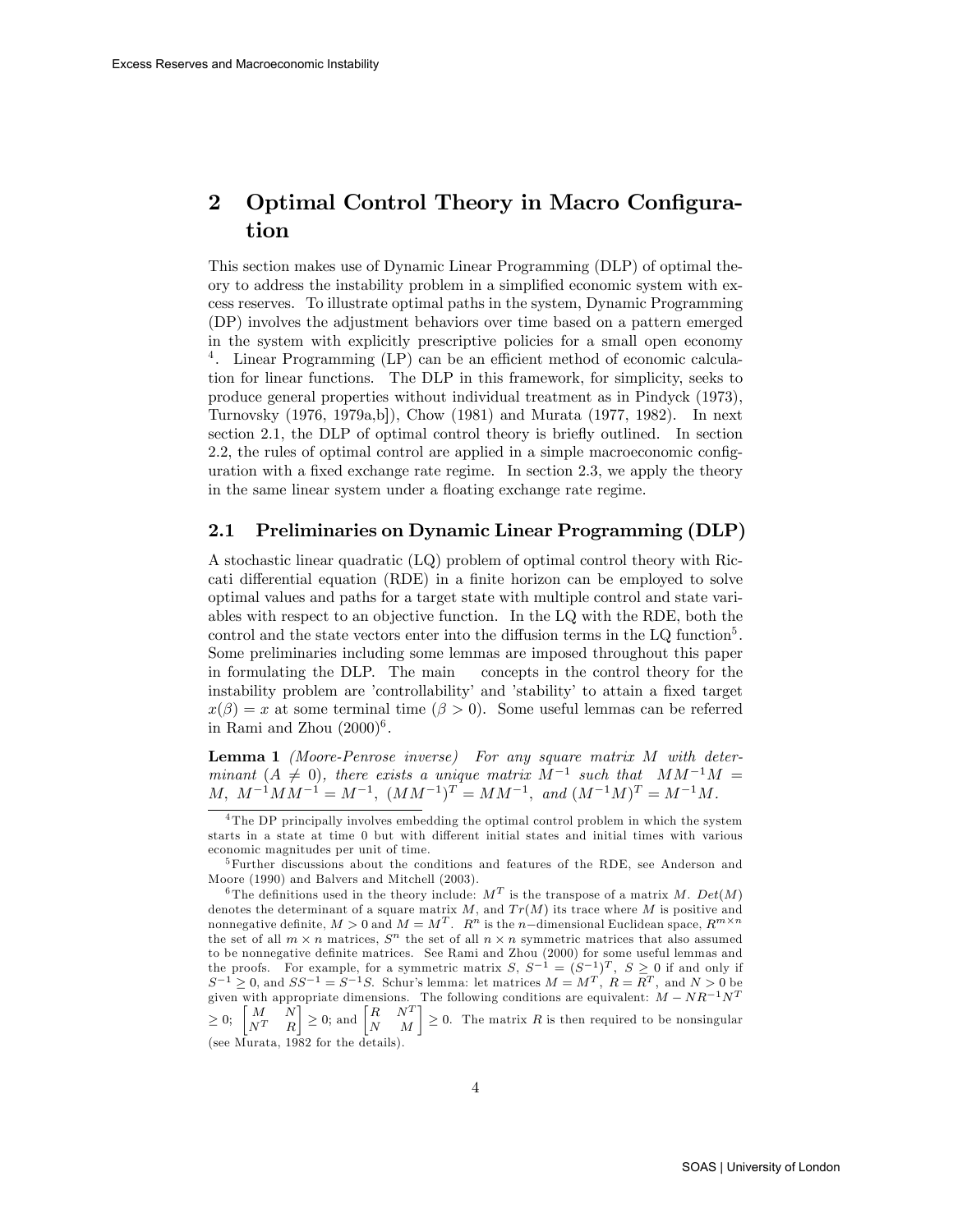**Lemma 2** (Tinbergen Policy Rule) A static economic system  $x = Fv$ , where x is a  $n \times n$  vector of target variables, v is a  $n \times m$  vector of policy instruments, and F is a  $n \times m$  real constant matrix. The system has a solution v for an arbitrary target x, if and only if  $rk(F) = n$ , where  $rk(.)$  denotes the rank of a matrix.

**Lemma 3** (Lyapunov stability) For any real symmetric positive definite  $K$ , all eigenvalues of A are less than one in modulus, if and only if the matrix equation  $A^TBA - B = -K$  has as its solution B, a symmetric positive definite matrix. A real square matrix  $A_t$  approaches a zero matrix as time (t) goes to  $\beta$ . The system is said to be controllable, if and only if the  $[n \times (nm)]$ to  $\beta$ . The system is said to be controllable, if and only if the  $[n \times (nm)]$ matrix  $M_n \equiv [B, AB, ..., A^{n-1}B]$  has rank  $[n]$ .  $M_n$  is the state controllability matrix of system  $x(t)$  with initial condition  $x(0)$ . Then, the system is also said to be dynamically controllable for its stability if only if the  $[n \times m_\beta]$  matrix  $M_{\beta} \equiv [B, AB, ..., A^{\beta-1}B]$  has  $rk(M_{\beta}) = [n]$  and the matrix A approaches a zero matrix as time goes to  $\beta$ .

Let us consider the following stochastic linear-quadratic (LQ) control problem in  $(1)$  subject to  $(2)$ . The loss function of an arbitrary initial state in  $(1)$ is the expected value of cost function  $v(t)$  subject to  $x(t)$  which is a state-space form of linear system (with an *n*-dimensional state vector) for a finite timehorizon  $\{1, ..., \beta\}$ . The  $L(x_0)$  satisfies the backward recursion equation for the expectation (E) over  $\xi(t)$  which is conditional on  $x(t-1)$  and  $v(t)$ . The  $\xi$  in (1) indicates a random *n*-dimensional vector, and  $v(t)$  is an *m*-dimensional control vector, both depend on the future optimization programs. The constant weighting matrices  $\Gamma$  and  $\Theta$  are assumed to be positive semidefinite matrices, and  $\Phi$  in the cost function is positive definite. Hence, these weighting matrices will be the nonnegative diagonal matrices. The function  $g_t(x(t-1), v(t), \xi(t))$ in (1) is equivalent to  $(Ax(t-1) + Bv(t) + \xi(t)^{\beta} \Gamma x \cdot v^T(t) \Phi v(t))$ . A state vector  $x(t)$  in (2) can be extended to a stochastic discrete form  $Ax(t-1) + Bv(t) +$  $c(t) + D\xi(t)$ , where  $c(t)$  is non-random exogenous vector. A stochastic discrete form of  $x(t)$  can be written by neglecting  $c(t)$ , while a deterministic type can be expressed as  $Ax(t-1) + Bv(t) + c(t)$  by neglecting  $D\xi(t)$ .

(1) 
$$
L(x_0) \equiv \min \ E_{\xi(t)} \ x^T(\beta) \Gamma x(\beta) + \sum_{t=1}^{\beta} x^T(t-1) \Theta x(t-1) + v(t) \Phi v(t) \}.
$$
  
(2) 
$$
x(t) = Ax(t-1) + Bv(t) + \xi(t).
$$

A and B in (2) are constant positive matrices. The objective function can also expressed in terms of  $v(t)$  as  $min_{v(1)} \equiv E_{\xi(1)}\{g_1(x(0), v(1), \xi(1)) +$ 

 $\min_{v(2)} [E_{\xi(2)}\{g_2(\cdot)] + ... + \min_{v(\beta)} [E_{\xi(\beta)}\{g_\beta(x(\beta-1), v(\beta), \xi(\beta))\}] \} + x_0^T \Theta x_0.$ The general explicit form of (2) is obtained by an iterative form by substituting  $t =$  $1, 2, ..., \beta$ , as (3), where

(3) 
$$
x(t) = A_t x(0) + \sum_{\beta=0}^{t-1} A^T B v(t - \beta) + \sum_{\beta=0}^{t-1} \xi(\beta).
$$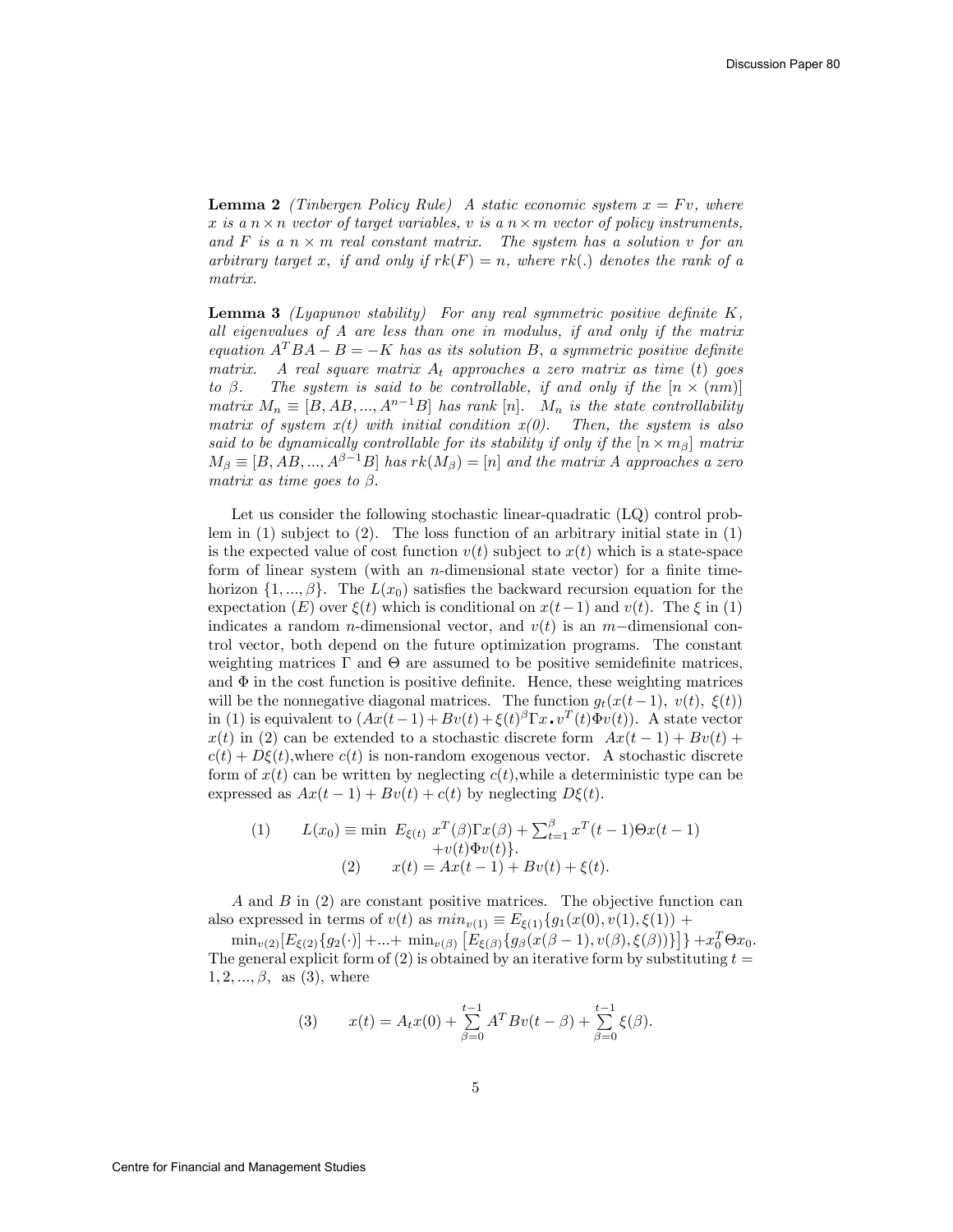A generalised form of the expected cost function based on  $(1)$  in a finite time interval  $\beta$ , forms  $L(\beta_{\xi}, \beta_{g})$ :

$$
(4) \qquad L(\beta_{\xi},\;\beta_{g})=E_{\xi(\beta)}g_{\beta}(x(\beta-1),v(\beta),\xi(\beta)).
$$

The differential of (4) with respect to  $v(\beta)$  is set equal to zero:

(5) 
$$
0 = \frac{\partial L(\beta_{\xi}, \beta_g)}{\partial v(\beta)}
$$
  
= 
$$
2(B^T \Gamma B v(\beta) + B^T \Gamma A x(\beta - 1) + \Phi v(\beta)).
$$

From (5) an optimal control can be explicitly written in a linear feedback form:

$$
(6) \qquad v(\beta) = -K(\beta)x(\beta - 1),
$$

where  $K(\beta)$  is defined as:

$$
(7) \qquad K(\beta) \equiv [\Phi + B^T \Gamma B]^{-1} B^T \Gamma A.
$$

Substituting (6) into (5) and assuming stochastic term,  $\xi(.) \equiv 0$ , we have the  $L(\beta_{\xi}, \beta_{g})$  as<sup>7</sup>:

(8) 
$$
L(\beta_{\xi}, \beta_g) \equiv x^T(\beta - 1)[[A - BK(\beta)]^T \Gamma[A - BK(\beta)] + K^T(\beta) \Phi K(\beta)]x(\beta - 1) + tr(\Gamma R).
$$

A multi-period objective function in a dynamic economic systems for a finite time-horizon  $\beta$  with instrument costs  $(\Phi)$  can be written:

(9) 
$$
min_{E(L_{\beta})}\left\{x^{T}(\beta)\Gamma x(\beta)+\sum_{t=1}^{\beta}x^{T}(t-1)\Theta x(t-1)+v^{T}(t)\Phi v(t))\right\}.
$$

By Lemmas 2 and 3, given a generalized quadratic form (1) with respect to the associated cost to the system  $(6)$  with  $(7)$ , starting from a given arbitrary state  $x(0)$  and  $x_0 \in R^n$ , and for each  $(x_0, v(.) \in R^n \times V^{x_0}$ , the system (2) is said to be state controllable if x can reach a preassigned target vector  $\acute{x}$  by controlling policy instruments  $v(\Upsilon)$ ,  $(1 \leq \Upsilon \leq \beta)$  at some time  $\beta > 0$ , i.e.,  $x(\beta) = \acute{x}, \text{ where } t = 1, 2, ..., \beta.$ 

**Lemma 4** Let A and B be  $[n \times n]$  and  $[n \times m]$  real constant matrices respectively. If A and B are controllable, such that A nonsingular matrix  $M_n \equiv$ [B, AB,  $A^2B$ ,...,  $A^{n-1}B$ ] has full rank, by Lemma 2, then  $(A - BK, B)$  is controllable for each  $[m \times n]$ , real constant matrix which is referred to K as shown in (7). Any nonzero state vector  $(x \neq 0)$  is sufficient to guarantee the controllability of A and B, if  $M^T M = B$ ,  $M Ax = v M x$ , where v represents an eigenvalue of A by Lemmas 1.

<sup>&</sup>lt;sup>7</sup>Similarly,  $J(\beta, \beta - 1)$  is defined as:

 $E_{\xi(\beta-1)}g_{\beta-1}\{(x(\beta-2), v(\beta-1), \xi(\beta-1)) + \min v(\beta)J(\beta, \beta)\}.$ 

Setting equal to zero the differential of equation of  $J(\beta, \beta - 1)$  with respect to  $v(\beta)$  will yield: $0 = \partial J(\beta, \beta - 1)/\partial v(\beta - 1) = 2(B^T \Gamma S(\beta - 1) B v(\beta - 1) B^T S(\beta - 1) A x(\beta - 2) + \Phi v(\beta - 1)),$ where  $S(\beta-1)$ . It is equivalent to:  $[A-BK(\beta)]^T \Gamma[A-BK(\beta)] + K^T(\beta) \Phi K(\beta) + \Theta$ . Equation (8) with stochastic term  $E\xi(\beta)$  can be expressed:  $L(\beta, \beta) \equiv E\xi(\beta)\{([A - BK(\beta)]x(\beta - 1) +$  $\mathcal{E}(\beta))^T \Gamma([A-BK(\beta)x(\beta-1)+\mathcal{E}(\beta))] + x^T(\beta-1)K^T(\beta)\Phi K(\beta)x(\beta-1).$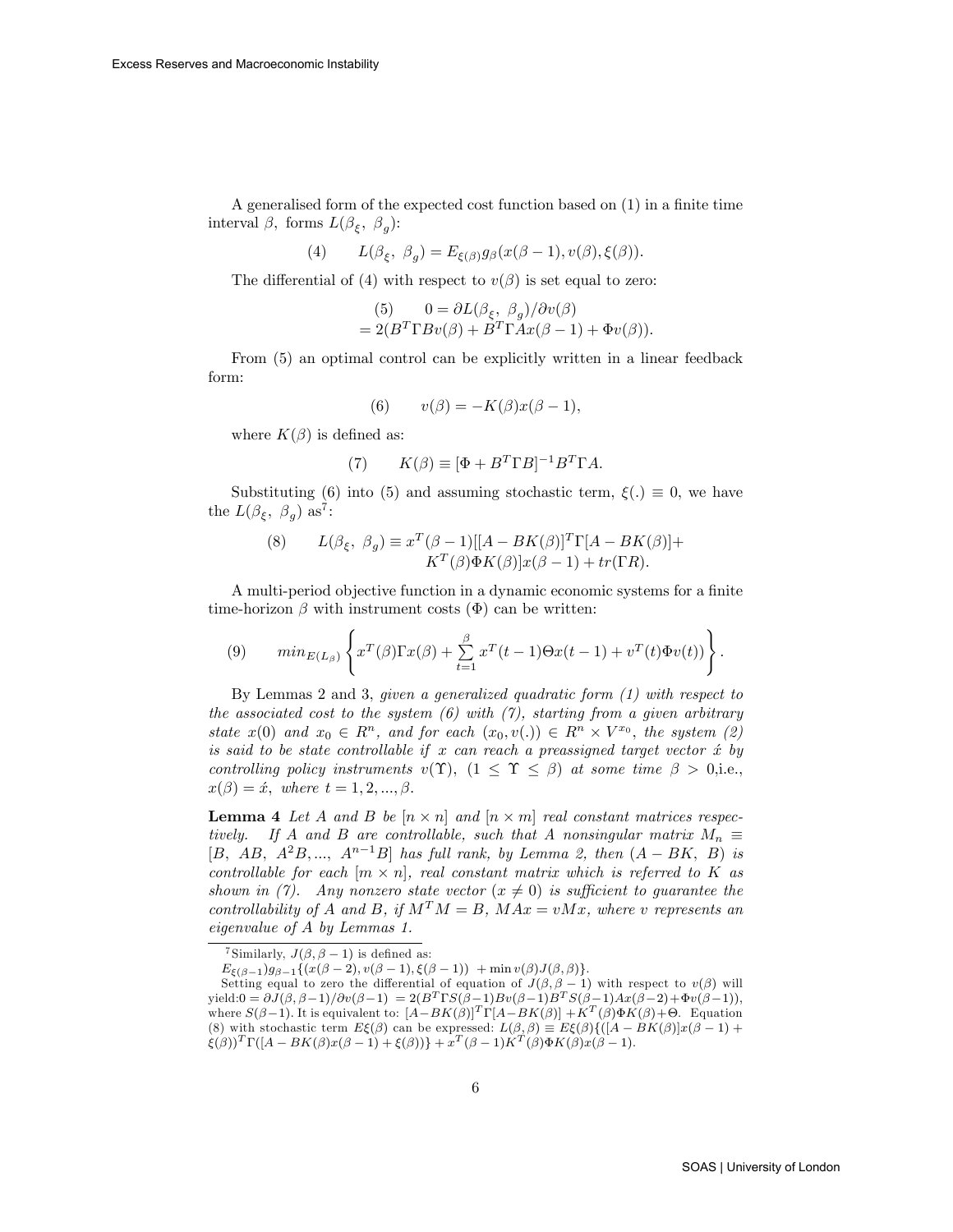The optimal control vector  $v(t)$  with non-random exogenous a vector  $c(t)$ in  $(10)$  minimizes the objective function  $(9)$  subject to  $(2)$  for a finite timehorizon  $t = 1, 2, ..., \beta$ , is  $(-K(.))$  optimal feedback controller and exogenous constant vector  $-\bar{k}(t)$ . For every initial state  $x_0$ , a feedback control  $v(t) =$  $-Kx(t)$ , where K is a constant matrix, stabilizes and produces the solution of (9) if the corresponding state  $x(t)$  with  $t \in (1, ..., \beta)$  satisfies  $E[x(t)^T x(t)] = 0$ .

(10) 
$$
v(t) = -K(t)x(t-1) - \bar{k}(t)
$$

where  $K(t)$  is defined as in (5):

(11) 
$$
K(t) \equiv [B^T S(t)B + \Phi]^{-1} B^T S(t) A,
$$

and  $S(t)$  denotes:

(12) 
$$
S(t) = A^T S(t-1)[A-BK(t-1)] + \Theta.
$$

Then, the second term  $\bar{k}(t)$  in (10) can be expressed:

(13) 
$$
\bar{k}(t) = [B^T S(t)B + \Phi]^{-1} B^T \{ S(t)c(t) + J(t+1)S(t+1)c(t+1) + J(t+1)J(t+2)S(t+2)c(t+2) + \dots + \Phi \tau = 1 \} \beta
$$

$$
-J(\beta - \tau + 1)S(\beta)c(\beta) \}
$$

where  $J(t)$  denotes  $J(t) \equiv [A - BK]^T$ .

**Remark 1** Similarly, rewriting (2) as a computational form:  $X_t$  equals  $(A-HK_t)X_{t-1}$  and  $X_{\beta}$ ,  $(A-HK_{\beta})$ , ...,  $(A-HK_1)X_0$ . Setting also cost function  $(C_\beta)$  at time  $\Upsilon_t$  equal to  $X_\beta^T \Gamma \tilde{X}_\beta + \sum_{t=1}^\beta X_{t-1}^T \Phi X_{t-1} + V_\beta^T \Phi_\beta$ , we have an optimal controller  $-K_{\beta}$  in  $V_{\beta}$  as a function of  $(A-HK_1),...(A-HK_{\beta-1})X_0$  (=  $X_{t-1}$ , which represents an optimal feedback control at  $t = 1, ..., \beta$ , where  $K_t$  is a constant gain matrix.

Applying Lemmas  $(2)$  and  $(4)$  for the objective function  $(9)$  for a finite horizon (t=1,2,..., $\beta$ ) subject to the initial state (x<sub>0</sub>), the target state (x<sub> $\beta$ </sub>) is attainable by manipulating the policy instruments  $v(t)$ . Also, the dynamic system is asymptotically stable by Lemma 5, if a quadratic form has negative definite  $[A^T BA - B]$ .

## 2.2 Application: Bond financed economic system: fixed exchange rate regime

For the application of the theory in a simple macroeconomic model, it is assumed that the optimal stabilization policy is primarily concerned with the level of national income  $(y)$  along with the policy instruments reserves  $(r)$ , exchange rate  $(e)$  or interest rate  $(i)$ , and fiscal spending  $(g)$ . These instruments need to be adjusted in order to offset the effects of past policies via the control feedback system in  $(6)$ . The IS equation is simplified in a standard form in  $(14)$ , which says that national income  $(y_t)$  is equal to consumption plus investment and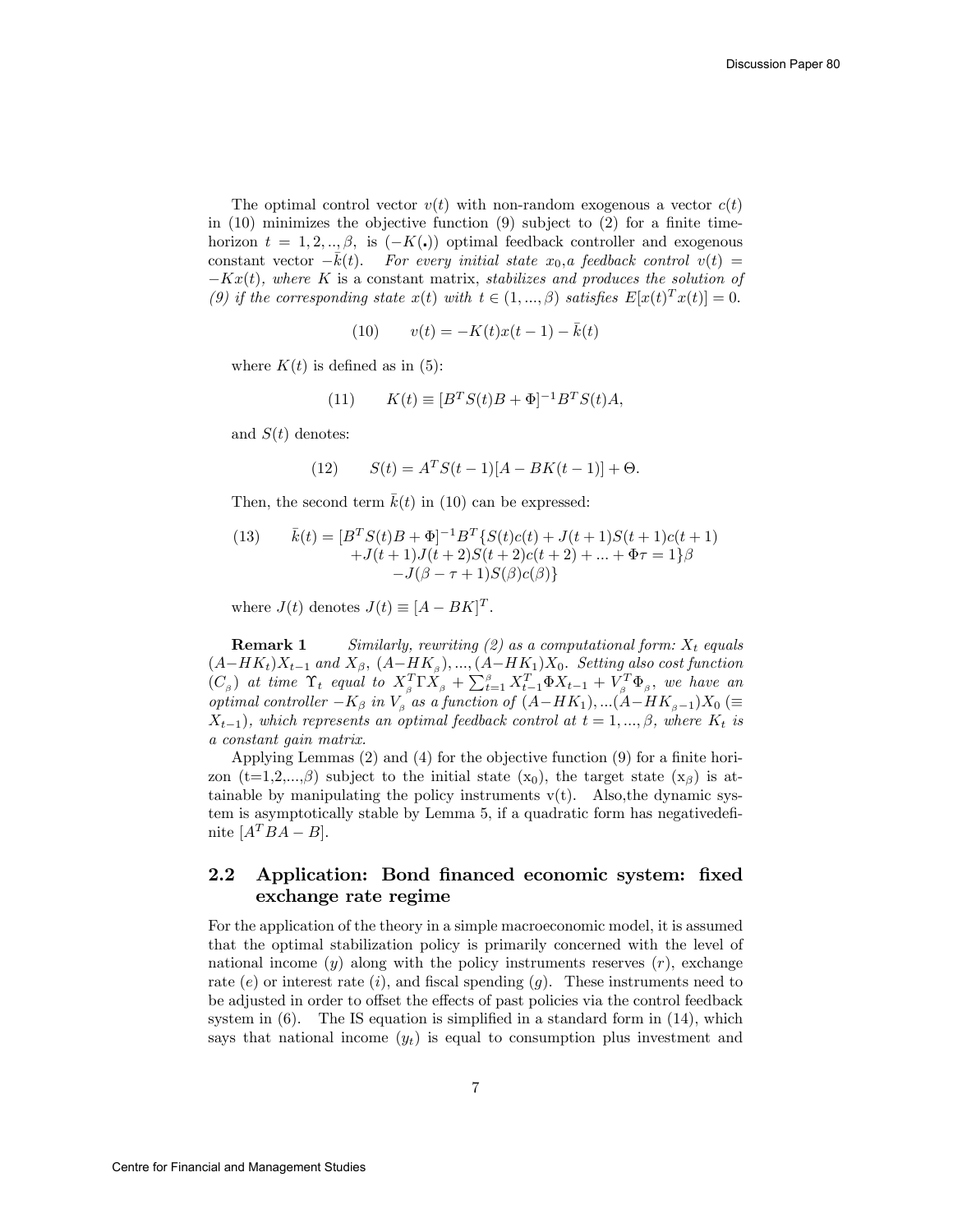fiscal spending. Money supply equals the demand for money in equation (15). Changes of money stocks  $\Delta m_t = m_t - m_{t-1}$  and the amount of new bond issues should be equals the taxation on output and government expenditure. The budget constraint is the sum of the additional money supply and the issuance of new bonds as in  $(15)$ . Equation  $(16)$  shows the sources of international reserves  $(\ddot{r}_t)$  which would reflect an external balance, such as the cumulated surplus in current account.

(14) 
$$
y_t \equiv \alpha (1 - \tau)(y_t + d_{t-1}) - vi_t + g_t + \xi(e_t + 1) - \beta y_t + \varepsilon_t^{(1)}
$$

$$
(15) \quad \Delta m_t + i^{-1} \Delta r_t \equiv g_t - \tau y_t + d_{t-1}(1 - \tau)
$$

$$
(16) \quad \ddot{r}_t \equiv \psi y_t - \mu i_t - m_t + \varepsilon_t^{(2)}
$$

where  $\alpha$  is marginal propensity to consume,  $\tau$  the taxation, and  $\xi$  the exchange rate elasticity of export  $(x)$  in period t. The parameters  $v, \beta$ , and  $\mu$ are defined as  $v \equiv -dI/di$ ,  $\beta \equiv \partial l/\partial y$ , and  $\mu \equiv -\partial l/\partial i$ , where  $v, \beta$ , and  $\mu > 0$ .  $\varepsilon_t^{(1,...,n)}$  is assumed to be normally distributed independent and identical stochastic disturbance with mean 0 and standard deviation  $(\sigma)$ . The symbols  $m_t$  $\tau y_t$ ,  $g_t$ ,  $e_t$ , and  $i_t$  denote money stock, initial government revenue, government spending, nominal exchange rates, and real domestic interest rate at time  $t$  respectively. Rearranging  $(14)$ :

(17) 
$$
\psi' y_t + v i_t \equiv \alpha (1 - \tau) d_{t-1} + g_t + \xi (1 + e_t) + \varepsilon_t^{(1)},
$$

where  $\psi' \equiv 1 - \alpha(1 - \tau) + \beta > 0$ . Adding (15) to (17) multiplied by  $\pi$  will yield high powered money  $(h_t)$ :

(18) 
$$
h_t \equiv \beta y_t - \mu i_t.
$$

Substituting (18) into (17),

(19) 
$$
\tau' y_t \equiv g_t + (1 - \tau) d_{t-1} - i^{-1} \Delta dt + (1 + e_t) \pi \xi - \Delta h_t + \pi \kappa i_t + \varepsilon_t^{(2)}
$$

where  $\tau' = \tau + \pi \varsigma$ ;  $\varepsilon_t^{(2)} \equiv \varepsilon_{1t} + \pi \varepsilon_t^{(1)}$ ,  $1 - \pi$  is the sterilization rate of foreign reserves  $(0 < \pi \leq 1)$ ,  $\varsigma$  marginal propensity to import and  $\kappa$  capital flows, (19) can be rewritten as:

(20) 
$$
(\tau' + \beta)y_t - \mu'i_t \equiv
$$

$$
\beta y_{t-1} - \mu i_{t-1} + g_t + (1 - \tau)d_{t-1} - i^{-1}\Delta d_t + \xi\pi(e_t + 1) - \varepsilon_t^{(3)}
$$

where  $v \equiv \mu = \mu - \pi \kappa$  and  $\varepsilon_t^{(3)} = \varepsilon_t^{(2)} - \varepsilon_{t-1}^{(2)}$ . We derive the following matrix form for (19) and (20) and  $d_t \equiv \Delta d_t + d_{t-1}$ :

$$
(21) \qquad MX_t \equiv NX_{t-1} + QV_t + \epsilon_t
$$

where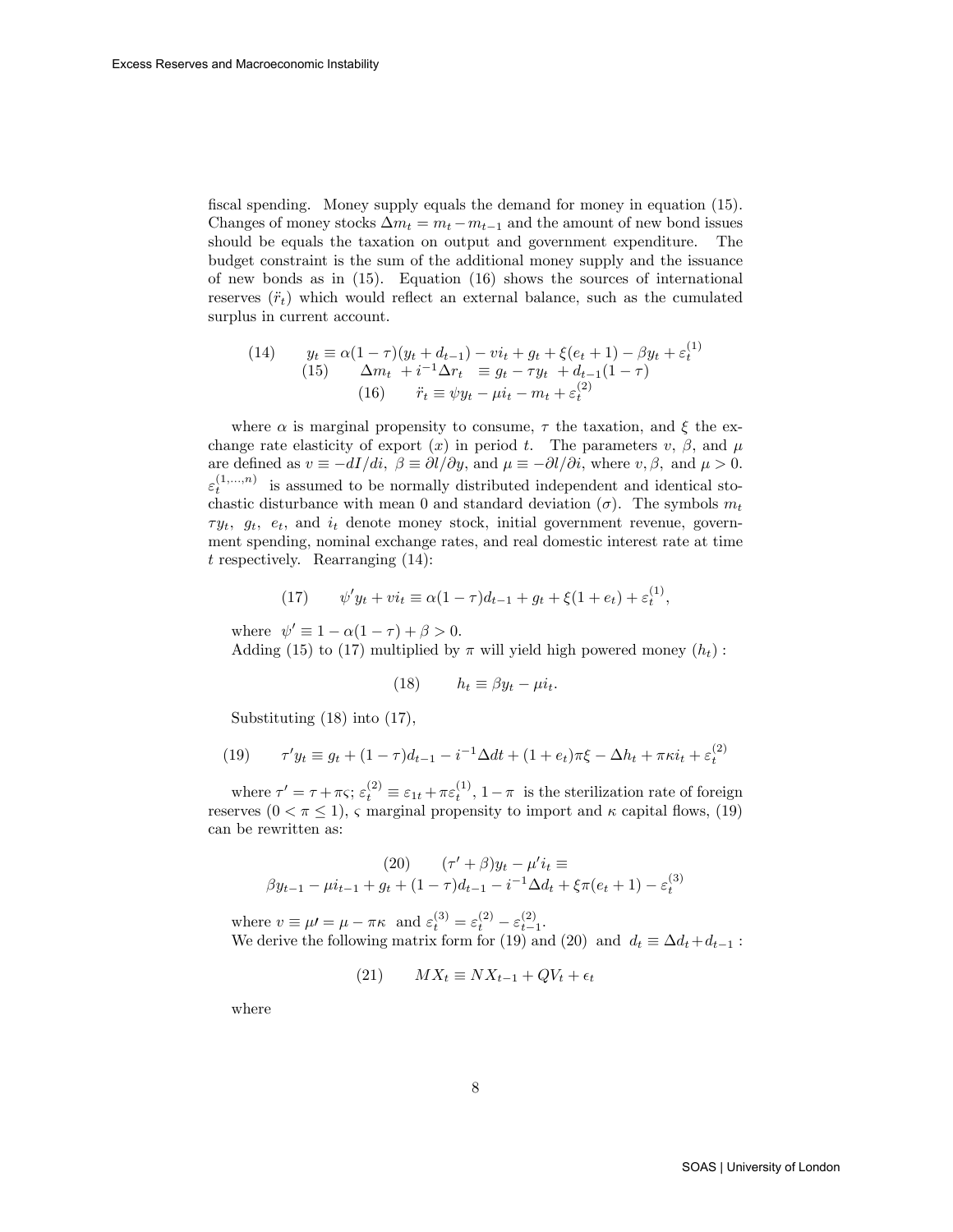$$
X_t = \begin{bmatrix} y_t \\ i_t \\ d_t \end{bmatrix}; \qquad V_t = \begin{bmatrix} g_t \\ e_t \\ \Delta r_t \end{bmatrix}; \qquad \epsilon_t = \begin{bmatrix} \xi + \varepsilon_t^{(1)} \\ \xi \pi - \varepsilon_t^{(4)} \\ 0 \end{bmatrix}
$$

and

$$
M = \begin{bmatrix} \psi' & v & 0 \\ \tau' + \beta & -\mu' & 0 \\ 0 & 0 & 1 \end{bmatrix}; \qquad N = \begin{bmatrix} 0 & 0 & \alpha(1-\tau) \\ \beta & -\mu & 1-\tau \\ 0 & 0 & 1 \end{bmatrix};
$$

$$
Q = \begin{bmatrix} 1 & \xi & 0 \\ 1 & \pi\xi & -1/\overline{\imath} \\ 0 & 0 & 1 \end{bmatrix}.
$$

By Lemmas 1 and 3,  $\det(M) \equiv -(v\tau + v\beta + \psi\mu) < 0$  implies that M is non-singular and so its inverse  $M^{-1}$  exists, then the following state vector  $X_t$ is defined:

$$
(22) \qquad X_t \equiv AX_{t-1} + HV_t + K\epsilon_t
$$

where  $A \equiv M^{-1}N$ ,  $H \equiv M^{-1}Q$  and  $K \equiv M^{-1}$ . Setting  $\delta \equiv v\tau + v\beta + \sigma\mu$ , we compute the composite parameter  $A$  and  $H$  which is a constant matrix respectively :

(23) 
$$
A \equiv \begin{bmatrix} v\beta/\delta & -v\mu/\delta & (\mu'\alpha + v)(1-\tau)/\delta \\ -\psi'\beta/\delta & \psi'\mu/\delta & (1-\tau)(\alpha(\tau'+\beta')+\psi')/\delta \\ 0 & 0 & 1 \end{bmatrix}
$$
  
(24) 
$$
H \equiv \begin{bmatrix} (v+\mu')/\delta & \xi(v\pi + \mu')/\delta & v(\pi\xi-1)(1-\tau)/\delta \\ (\tau'+\beta'-\psi')/\delta & \xi(\tau'+\beta'-\pi\psi')\mu/\delta & \psi'/\delta \\ 0 & 0 & 1 \end{bmatrix}.
$$

The cost function in (9) is to be minimized with respect to control instruments  $(g, e, r)$  in (25) subject to system  $X_t$  in (22) with state variables  $(y, i, d_t)$ , and a given initial condition  $x(0) = X_0$  over the finite time period  $(t = 1, ..., \Upsilon)$ . Assuming that the initial government budget is balanced,  $\Delta m_0 = \Delta d_0 = 0$ , an optimal control rule  $v_t$ ,  $t = 1, 2, \dots$   $\Upsilon$ , the optimal control feedback system is:

(25) 
$$
V(t) \equiv -A(t)X(t-1)
$$
, for  $t = 1, 2, ..., \Upsilon$ ,

where  $A(t) \equiv [\Phi + H^T \Psi(t) H]^{-1} H^T \Psi \Theta(t) A$ , and  $\Theta \Psi(\Upsilon) = \Upsilon$ .

 $\Gamma$  and  $\Theta$  are assumed to be positive semidefinite symmetric matrices and  $\Phi$  is a positive definite matrix. The composite noisy term  $(K_t)$  has zero mean and a finite variance. Preassigned values of weighting matrices are primarily focused on  $y_t$  for  $t = 1, 2, ... 20$ , while other numerical values given remain unchanged. The final-period values ( $\Upsilon = 20$ ) for the state variables are assumed to be asymptotically approaching zeros as a whole. The paths of optimally controlled state and control variables are illustrated below based on a simulated initialization by setting different initial economic conditions and target scenario.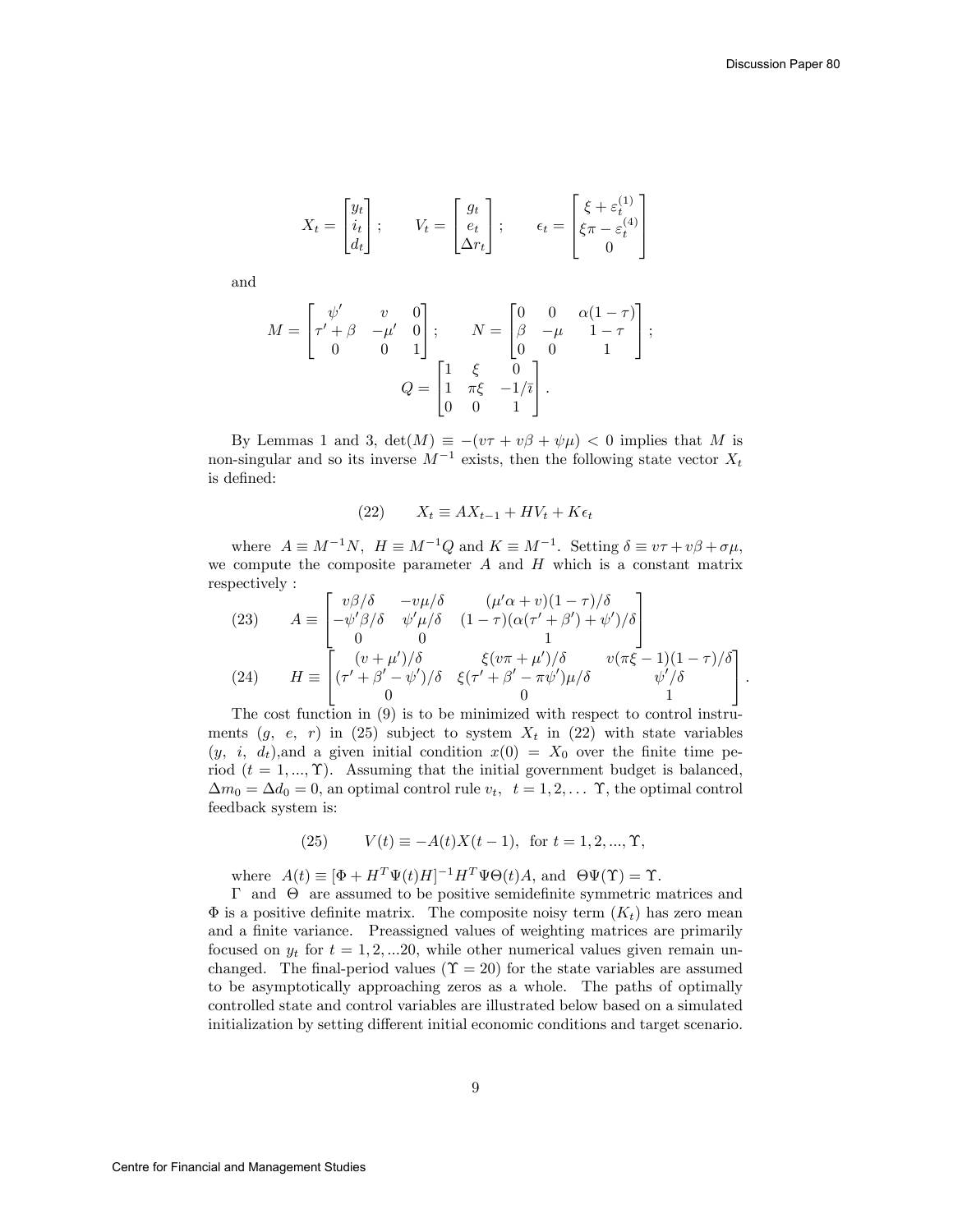Using parameter values given in Appendix  $1.1<sup>8</sup>$ , the values of constant composite parameters  $A$  and  $H$  for  $(23)$  and  $(24)$  have been produced (in Appendix 1.2). By the controller  $(-K)$  at each point in time, all variables are optimized to minimize the expected loss from the instability of the deviation from its equilibrium state of the system. The target values at  $\beta=20$  are assumed to be asymptotically approaching zeros resulting from the optimization of looping. The optimal paths with maximum of 50000 iterations at each point time for the optimally controlled state (economic growth, interest rate, and Öscal debt) and control vector (government spending (set as a constant), exchange rate, and reserves (which is financed by bonds)) are illustrated in Figures 2.1-2.4. The smallest values for state vector in each time  $t=1,2,3,...,20$  for the suboptimal structures in (1) feedback synchronously reflect their overall optimality set targets at  $t=20$ and the corresponding initialisation. The iterated outcomes show the long run dynamics of the optimal paths of the state variables (the columns on the left hand side, 'a') and policy instruments (the right hand side columns, 'b') under a flexible exchange rate regime. A finite time interval  $(t=1,...,20)$  is expressed in a discrete form (so as to be regarded a '20 year policy planning'). The penalty imposition on reserves associated with its deviation from a stationary reserves r {t} sets to  $\Phi$ =1 or 50.

**Case 1.** Figures 2.1a and b: (i)  $x(0)=X_0=1$ , sound or not-weak-fundamentals, and (ii) no excess reserves  $r_0=0$  at  $t=0$  also  $r_{\text{A}}=\beta=-1$  at  $\beta=20$ . A marginally volatile (i.e., the absolute volatility is about  $1.8$ ) is shown in control vector throughout the policy period. This is much less than that under a flexible regime (around 50). The system of state variables will be stabilised from  $4$ th year by controlling the policy instruments  $(r, g, and i)$ .

**Case 2.** Figures 2.2a and b: (i)  $x(0)=X_0=1$ , sound or not-weak-fundamentals, and at the final-period, (ii) excess reserves  $r<sub>0</sub>=50$  at  $t=0$  with initial external debt  $d0=100$ , and (iii) no penalty of reserve accumulation is imposed. As it shows a long term stable economy until its demand-push inflationary pressure will become explosive in the long term.

**Case 3.** Figures 2.3a and b: (i)  $x(0)=X_0 = -10$ , weak-fundamentals (ii) excess reserves  $r<sub>0</sub>=50$  at  $t=0$  with initial external debt  $d0=100$ . The magnitude of the instability is however less severe than in case 2. This will lead to a potential worst case scenario in terms of system instability in both control and state vectors. As no penalty is imposed, the volatility in all input variables in the system becomes severe during entire policy period. In particular, there are gradually growing explosive pressure of exchange rate and deterioration of output after 10 years.

<sup>8</sup>For initialization for suboptimal structure of the loss function which has three terms as shown in (1), the basis values of parameters on interest rate, tax rate, export and import elasticity, government spending, and public debt are proxied from the values of a normalized average of some Asian countries for the post crisis period. As Malaysia kept its fixed exchange regime while Thailand and Korea have introduced a flexible exchange regime since the Asian crisis in 1997, they form the basis of the case studies in this paper. For example, the variables in a small open economy are based on the averaged or rough proxy of their recent data (the IMF IFS monthly data, 1999M1-2005M12).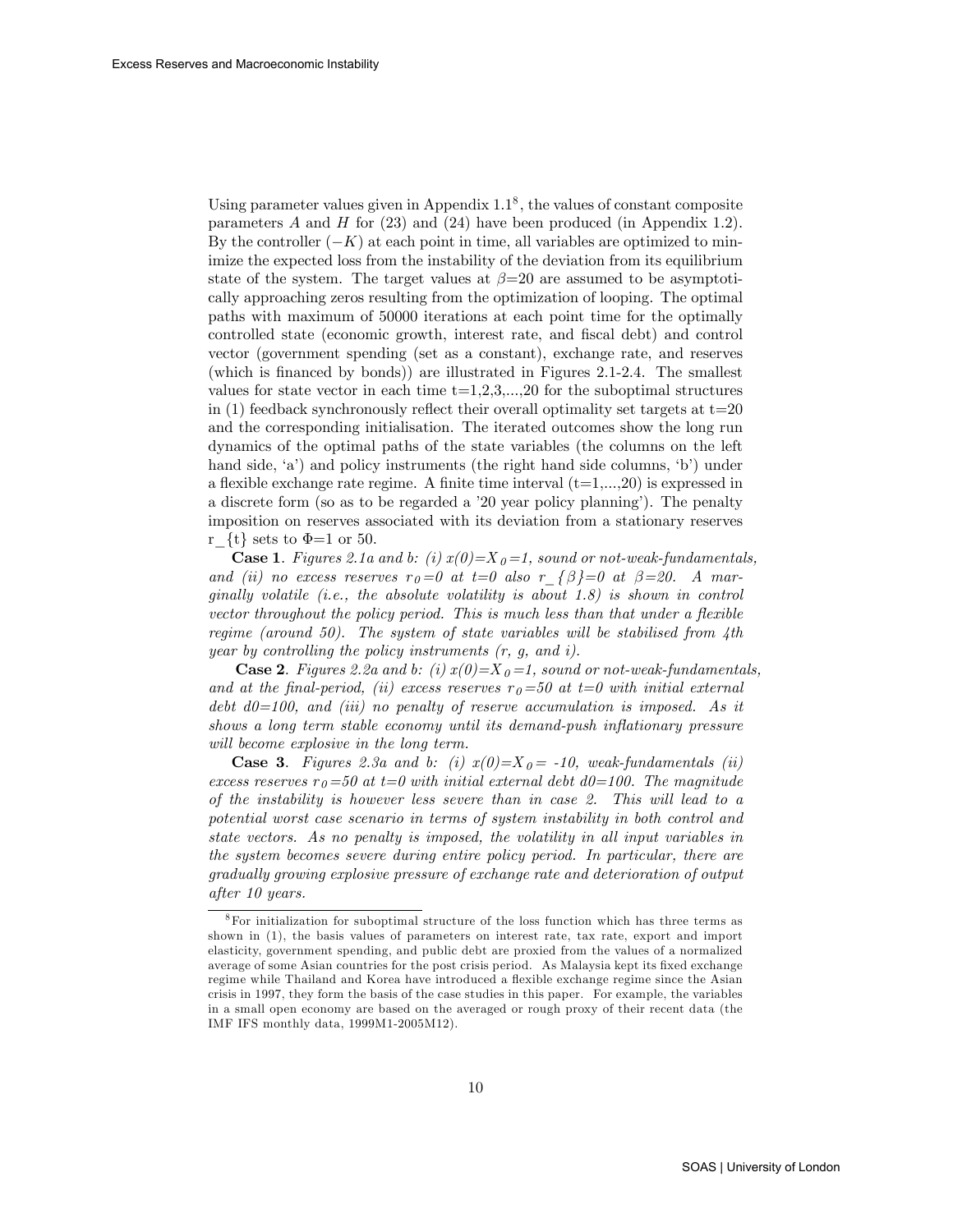

Fig. 2.1a and b: iterative output under fixed exchange rate regime.



Fig. 2.2a and b: iterative output under fixed exchange rate regime.



Fig. 2.3a and b: iterative output under fixed exchange rate regime.



Fig. 2.4a and b: iterative output under fixed exchange rate regime.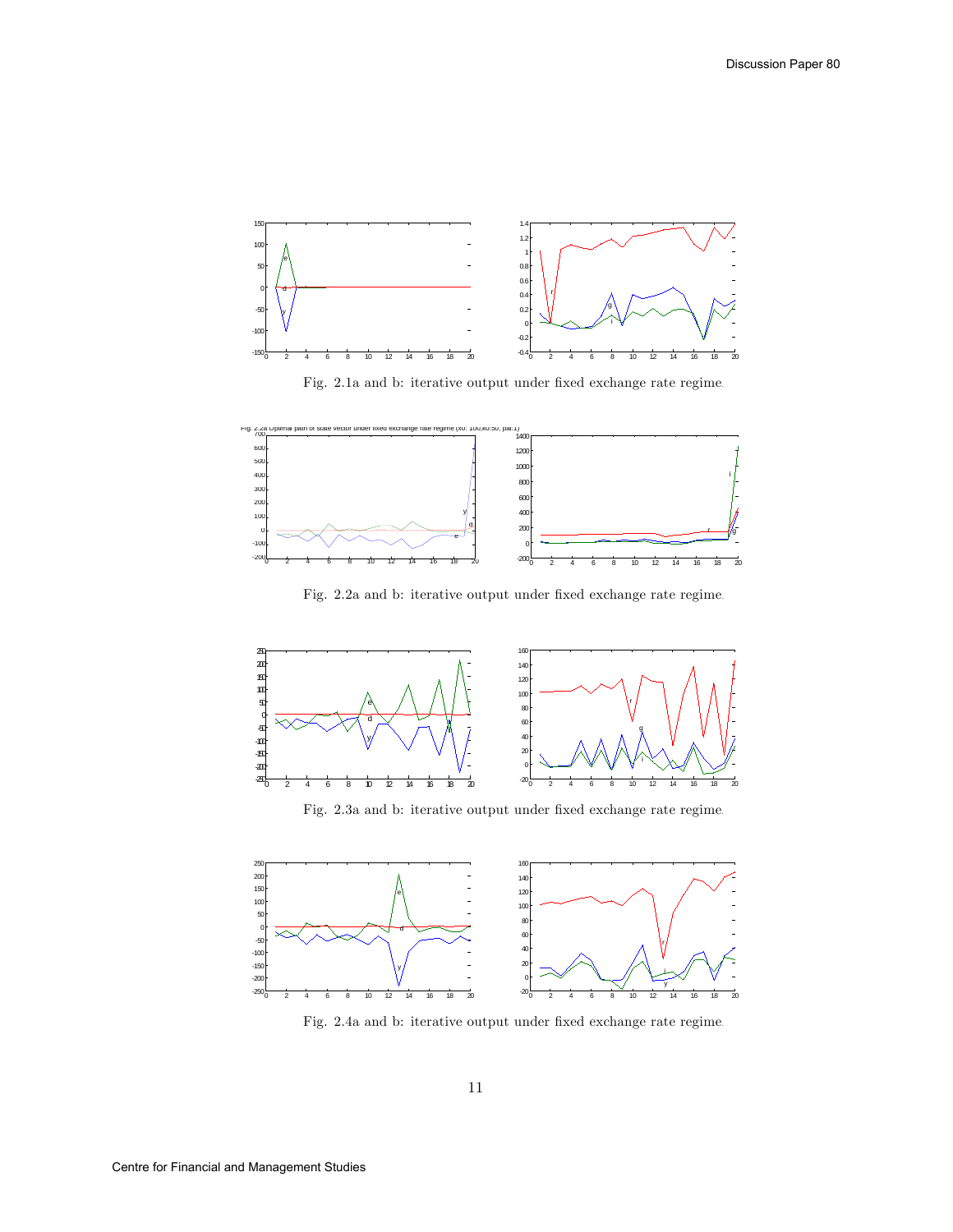**Case 4.** Figures 2.4a and b: (i)  $x(0)=X_0 = -10$ , weak-fundamentals (ii) excess reserves  $r<sub>0</sub>=50$  at t=0 with external debts. The difference this case from case 3 is that the penalty on excess reserves are imposed. Around 13th year there might be an economic crisis if reserves flow out.

The stylized patterns with different scenarios with given initial settings under a fixed exchange rate regime suggest that (i) regardless of the economic conditions, the instability of the state variables is more severe than that of the policy instruments  $(V_{\{t\}})$ . (ii) With initial settings of excess reserves (or fiscal deficit) or weak fundamentals, the magnitude of volatility will increase. With initially excess reserves financed by public debt, future instability or some potential liquidity crises may be foreseeable by the terminal time, beta, if fundamentals are weak at  $t=0$ . Furthermore the most severe destabilization to the economy is when there are initially excess reserves and at the same time the reserve authority attempts to increase the level of reserves. The worst case when multiple external crises will occur is when under weak fundamentals and initial and continuous excess reserve holding.

## 2.3 Bond financed economic system: floating exchange rate regime

The same economic system (14-16) in the section 2.2 is adopted. Under a flexible exchange rate regime, letting the exchange rate be a state variable and a lagged effect of exchange rate on trade balance exists, equation  $(17)$  is rewritten as:

(26) 
$$
\psi' y_t + v i_{t-1} = \alpha (1 - \tau) d_{t-1} + g_t + \tilde{\xi}_0 e_t + \tilde{\xi}_1 e_{t-1} + \varepsilon_{1t},
$$

where  $\psi' \equiv 1-\alpha(1-\tau)+\varsigma > 0$ . Notations  $\tilde{e} \bar{e}, \tilde{x}, z, \epsilon$ , and  $\tilde{\xi}$  denote nominal exchange rate, equilibrium exchange rate at equilibrium, export, import, trade balance with respect to the change in exchange rate, and marginal propensity to export over import times equilibrium level of exchange rate respectively.  $e_t =$  $\frac{\tilde{e}-\bar{e}}{2}$  $\frac{\overline{e}}{\overline{e}},(=e_t-e_{t-1})=0, \ \epsilon_0=\frac{\partial \widetilde{x}_t}{\partial e_t}$  $\overline{\partial e_t}$  –  $\partial z_t$  $\frac{\partial z_t}{\partial e_t} > 0, \ \epsilon_1 = \frac{\partial \tilde{x}_t}{\partial e_{t-}}$  $\overline{\partial e_{t-1}}$  $\partial z_t$  $\frac{\partial z_t}{\partial e_{t-1}} > 0, \ \tilde{\xi}_0 = \epsilon_0 \bar{e},$ and  $\ddot{\xi}_1 = \epsilon_1 \bar{e}$ .

The deviation form of system (26) is obtained by substituting (15) for  $\Delta m$ into (27) which yields:

$$
(27) \qquad (\tau' + \beta)y_t - (\mu + \kappa)i_t - \tilde{\xi}_0 e_t =
$$
  

$$
\beta y_{t-1} - \mu i_{t-1} + \tilde{\xi}_1 e_{t-1} + g_t + (1 - \tau)d_{t-1} - \bar{\tau}^{-1} \Delta d_t - \varepsilon_t^*
$$

We derive the following matrix forms (30) and (31) in terms of the deviations of variables from their stationary values with government expenditure  $(q_t)$ , new issue of bonds  $(\Delta d_t = \Delta b_t)$  and interest rate  $(i_t)$  as control variables, while state variables are  $y_t$  and  $e_t$  and  $d_t$  are expressed in terms of deviations from the initial stationary values Pre-multiplying by the inverse of the coefficient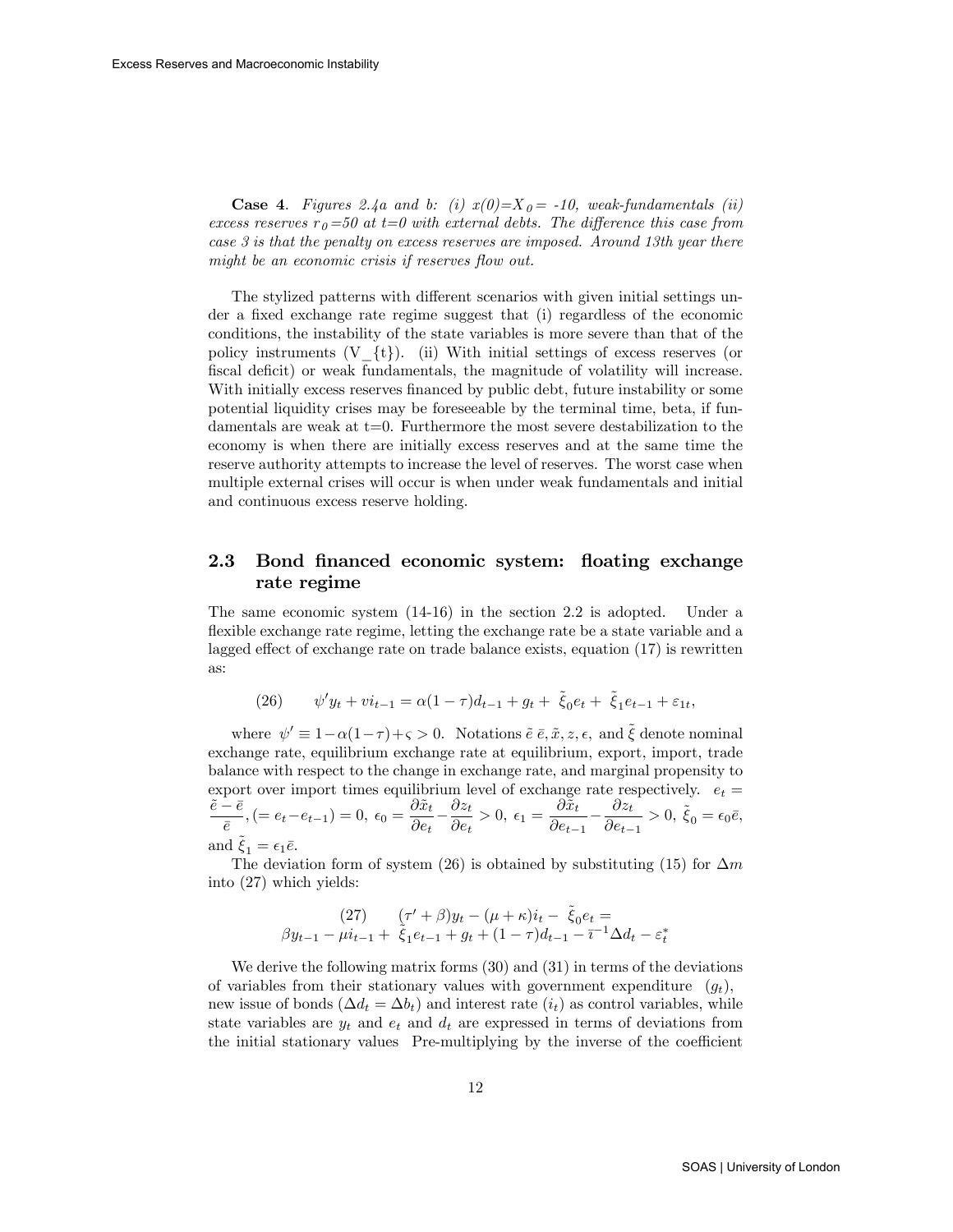matrix on the left-hand side, we get a state-space form in state variable vector  $\tilde{X}_t^{\,9}$ , the tilda representing the economic system with a floating exchange rate regime.  $C_t$  is an exogenous variable vector. We minimize the expected loss function (9) over a finite horizon with an initial condition  $x(0)$ . Applying the Lemmas (6) and (7) and the extension in Remarks (8), the state form of the system under flexible exchange rete regime is expressed as:

(28) 
$$
\tilde{M}\tilde{X}_t = \tilde{N}\tilde{X}_{t-1} + \tilde{Q}V_t + C i_{t-1} + \epsilon_t.
$$

State and control vectors under flexible exchange rate regime with disturbance term (assumed to be  $\epsilon_t \equiv 0$ ):<br> $\begin{bmatrix} u_t \end{bmatrix}$ 3

(29) 
$$
\tilde{X}_t = \begin{bmatrix} y_t \\ e_t \\ d_t \end{bmatrix}; \qquad \tilde{V}_t = \begin{bmatrix} g_t \\ \Delta i_t \\ \Delta d_t \end{bmatrix}; \qquad \epsilon_t = \begin{bmatrix} \varepsilon_t \\ -\varepsilon_t^* \\ 0 \end{bmatrix}.
$$

and the matrices  $\tilde{M}$  and  $\tilde{N}$  of the composite parameters are:

(30) 
$$
\tilde{M} = \begin{bmatrix} \psi' & -\tilde{\xi}_0 & 0 \\ \tau' + \beta & -\tilde{\xi}_0 & 0 \\ 0 & 0 & 1 \end{bmatrix}, \quad \tilde{N} = \begin{bmatrix} 0 & \tilde{\xi}_1 & \alpha(1-\tau) \\ \beta & \tilde{\xi}_1 & 1-\tau \\ 0 & 0 & 1 \end{bmatrix},
$$

$$
\tilde{Q} = \begin{bmatrix} 1 & -v & 0 \\ 1 & \mu + \kappa & -1/\bar{\imath} \\ 0 & 0 & 1 \end{bmatrix}, \text{ and } C = \begin{bmatrix} -v \\ \kappa \\ 0 \end{bmatrix}.
$$

 $\det(M)$  (=  $-(v\tau + v\beta + \psi\mu) < 0$ ) from Lemmas 1-3 implies that M is non-singular and so its inverse  $M^{-1}$  exists. and  $\tilde{X}_t$  can be written as:

$$
\tilde{X}_t = \tilde{A}\tilde{X}_{t-1} + \tilde{H}\tilde{V}_t + c_t + \tilde{K}\epsilon_t.
$$

Setting  $\delta = v\tau + v\beta + \psi\mu$ , we find:

(31) 
$$
\tilde{A} = \begin{bmatrix} \delta_0^* & 0 & \delta_1^* \\ -\psi'\delta_0^* & -\epsilon_1/\epsilon_0 & \psi'\delta_0^* - \alpha(1-\tau)/\bar{\xi}_0 \\ 0 & 0 & 1 \end{bmatrix}
$$
  
\n(32) 
$$
\tilde{H} = \begin{bmatrix} 0 & \delta_2^* & \omega_0^* \\ -1/\bar{\xi}_0 & \psi'\delta_2^* + \nu/\bar{\xi}_0 & \psi'\omega_0^* \\ 0 & 0 & 1 \end{bmatrix}
$$
  
\n(33) 
$$
\tilde{K} = \begin{bmatrix} -\epsilon_t - \epsilon_1 \\ -\psi'\epsilon_t - (\tau' + \beta)\epsilon_1 \\ 0 \end{bmatrix} \cdot \frac{1}{\rho_0^*}, \text{ where } \rho_0 \equiv \frac{\tau + \beta + \psi\mu}{v}.
$$
  
\n(34) 
$$
\tilde{C}_t = \begin{bmatrix} \delta_2 + \delta_3 \\ -\psi'(\delta_2 + \delta_3) + \nu/\bar{\xi}_0 \\ 0 \end{bmatrix} \cdot i_{t-1}.
$$

Preassigned values of weighting matrices are primarily focused on  $y_t$  for  $t = 1, 2, \ldots, 20$ , while the other numerical values remain unchanged. The finalperiod values ( $\beta = 20$ ) for the state variables are assumed to be asymptotically

 $9$ For example, the countries (Indonesian, Malaysia, Korea and Thailand) severely affected by the Asian crisis have introducted a floating exchange regime except Malaysia. These countries might therfore be considered as a sort of benchmark for both fixed and flexible regimes.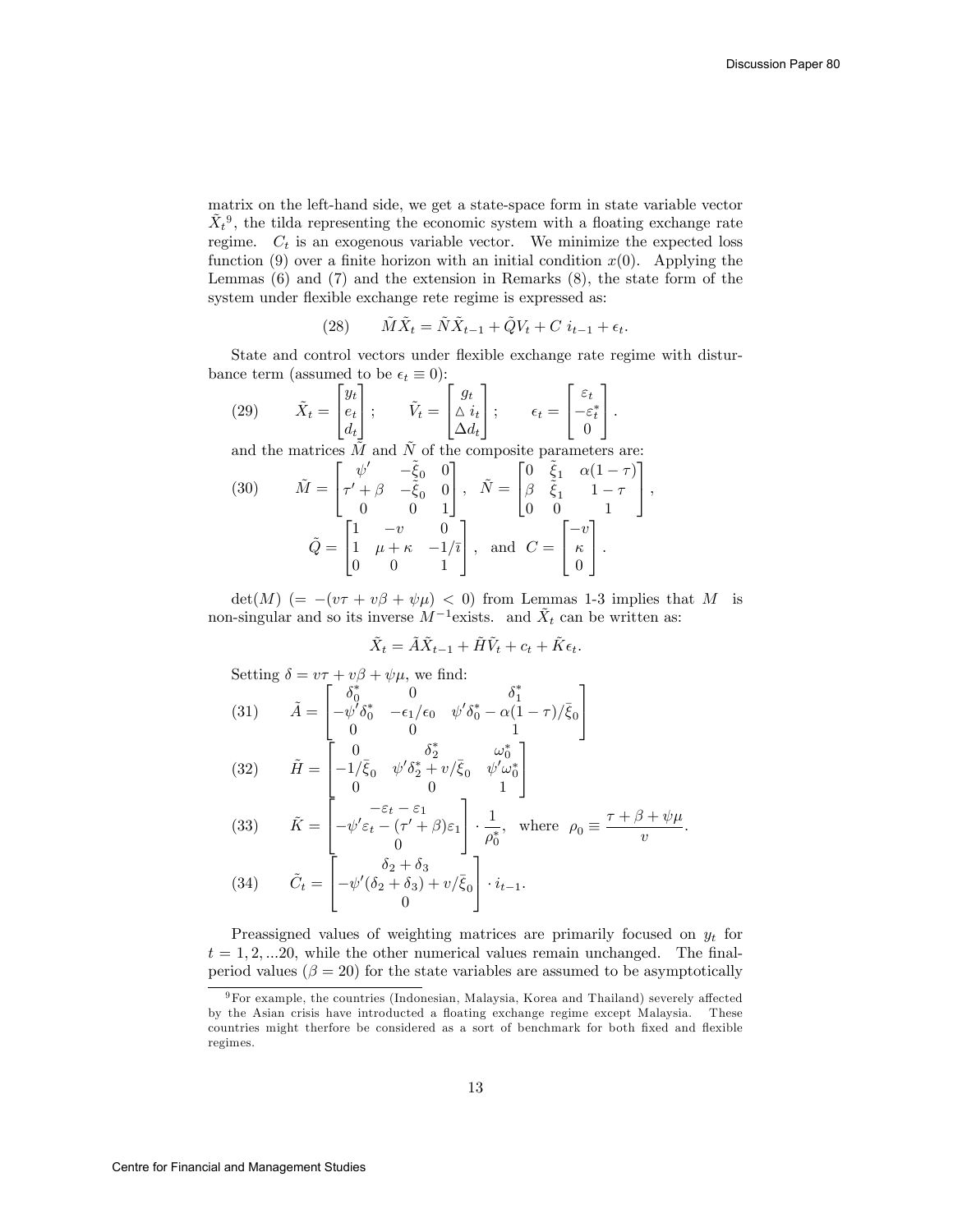approaching zeros as a whole. The paths of optimally controlled state and control variables are illustrated below based on a simulated initialization by setting different initial economic condition and the target scenario. Using parameter values given (Appendix 1.1), the constant values  $A, H$  and  $K$  for (31), (32) and (33) have been produced (in Appendix 1.2). The optimal paths with maximum of 50000 iterations at each point time for the optimally controlled state and control vectors are illustrated in Figures 2.5-2.8. The target values at  $\beta$ =20 are assumed to be asymptotically approaching zeros resulting the optimization of looping. A finite time interval  $(t=1,...,20)$  is expressed in a discrete form (so as to be regarded a '20 year policy planning'). The penalty imposition on borrowing to Önance international reserves associating its deviation from a stationary reserves r  $\{t\}$  sets to  $\Phi=1$  or 50. Setting an economic system with a flexible exchange rate regime, figures 2.5a, 2.6a, 2.7a, and 2.8a (optimal path of stable vector from its computed optimal values) and 2.5b, 2.6b, 2.7b, and 2.8a (optimal path of control vector from its computed optimal values), illustrate the outcomes from different initialisations in economic situations and the existence of excess reserves at time 0.

**Case 5.** 2.5a and b: (i)  $x(0)=X_0=1$ , sound- or not-weak-fundamentals (ii) excess reserves,  $r_0 = 50$  at  $t = 0$ , and (iii) no penalty is imposed on accumulating of excess reserves. This prescribed economy has a narrow range of volatility (absolute range of  $40$  and  $50$  for x and v vector respectively). The optimal paths at the beginning, domestic output drops due excess reserves, however its stabilisation process takes less than 4 years to smoothing out the entire system if exchange rate depreciates enough to boost the real economy.

**Case 6.** 2.6a and b: (i)  $x(0)=X_0=1$ , (ii) excess reserves,  $r_0=50$  at  $t=0$ , (iii) sound- or not-weak-fundamentals, and (iv) there are costs to accumulate excess reserves, pai=50. Assuming the costs to accumulate reserves are not trivial, the range of volatility has increased up to 400 and 180 for state and control vector respectively. To stabilise long term interest rates and total external debts, domestic outcome  $(y)$  will continuously fluctuate during the policy period.  $y \{t\}$  will initially be improved when interest rate and exchange rate drop at the same time. If reserves are at higher level without experiencing currency appreciation throughout the policy period, the target stabilisation of the economy will be achieved after 6th year.

**Case 7.** 2.7a and b: (i)  $x(0)=X_0 = -10$ , weak-fundamentals and (ii) no excess reserves  $r_{0}=0$  at  $t=0$ . When the fundamentals are weak, an initial depreciation of currency would improve the domestic output although there shows a possibility of economic depreciation around 8th year. The main instrument for the stabilisation of the entire economy will be achieved by adjusting exchange rate.

**Case 8.** 2.8a and b: (i)  $x(0)=X_0 = -10$ , week-fundamentals (ii) excess reserves,  $r_{0} = 50$  at  $t = 0$ , and (iii) an imposition of penalty cost to hoard reserves. In order to keep higher level of reserves during the finite interval, domestic currency needs to be appreciated. This appreciation of exchange rate would lead to a slump in domestic output until the currency depreciates enough to improve the output. From 9th year onwards, we observe a stable system of an economy.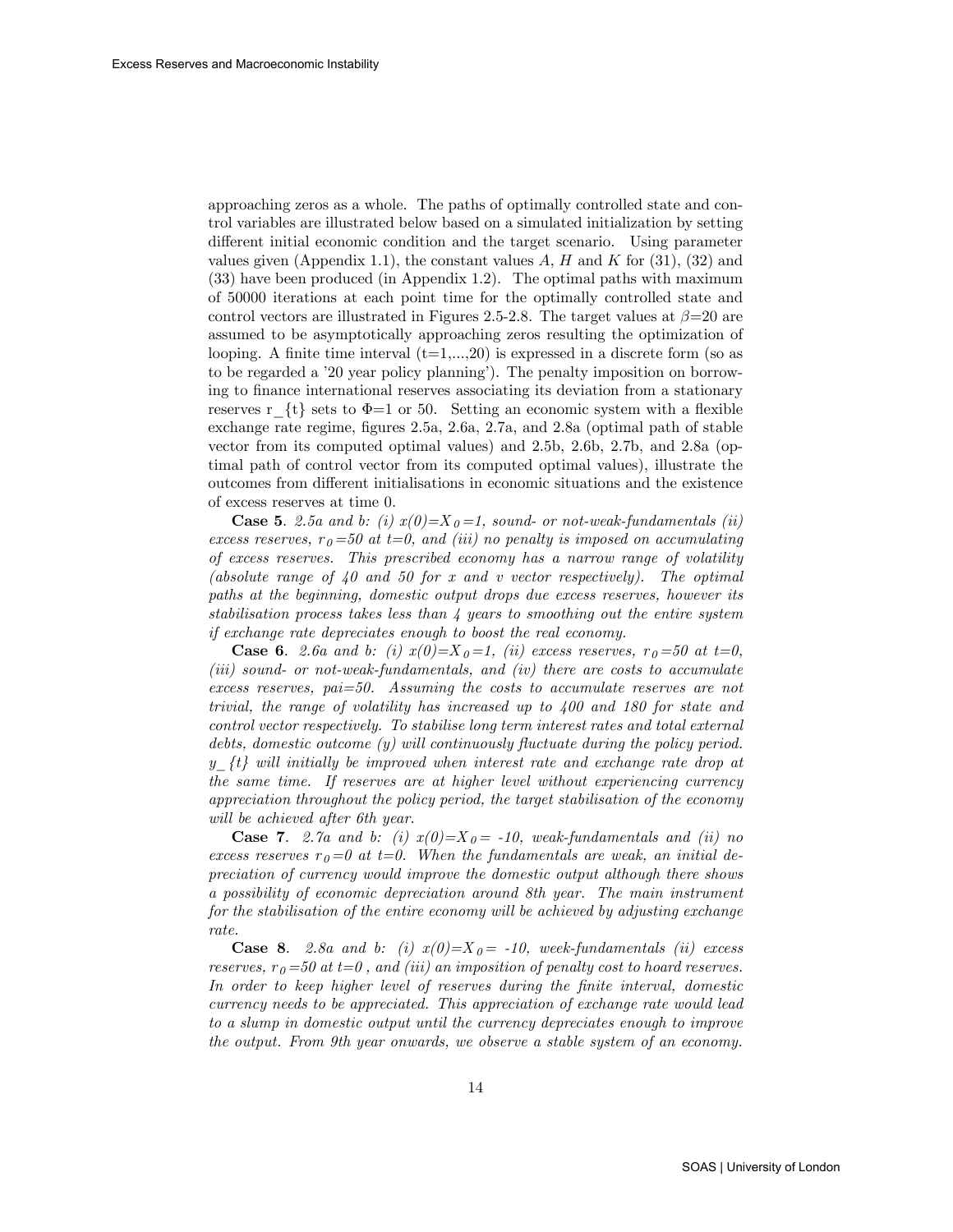

Fig. 2.5a and b: the Iterative outputs under flexible exchange rate system.



Fig. 2.6a and b: the Iterative outputs under flexible exchange rate system.



Fig. 2.7a and b: the Iterative outputs under flexible exchange rate system.



Fig. 2.8a and b: the Iterative outputs under flexible exchange rate system.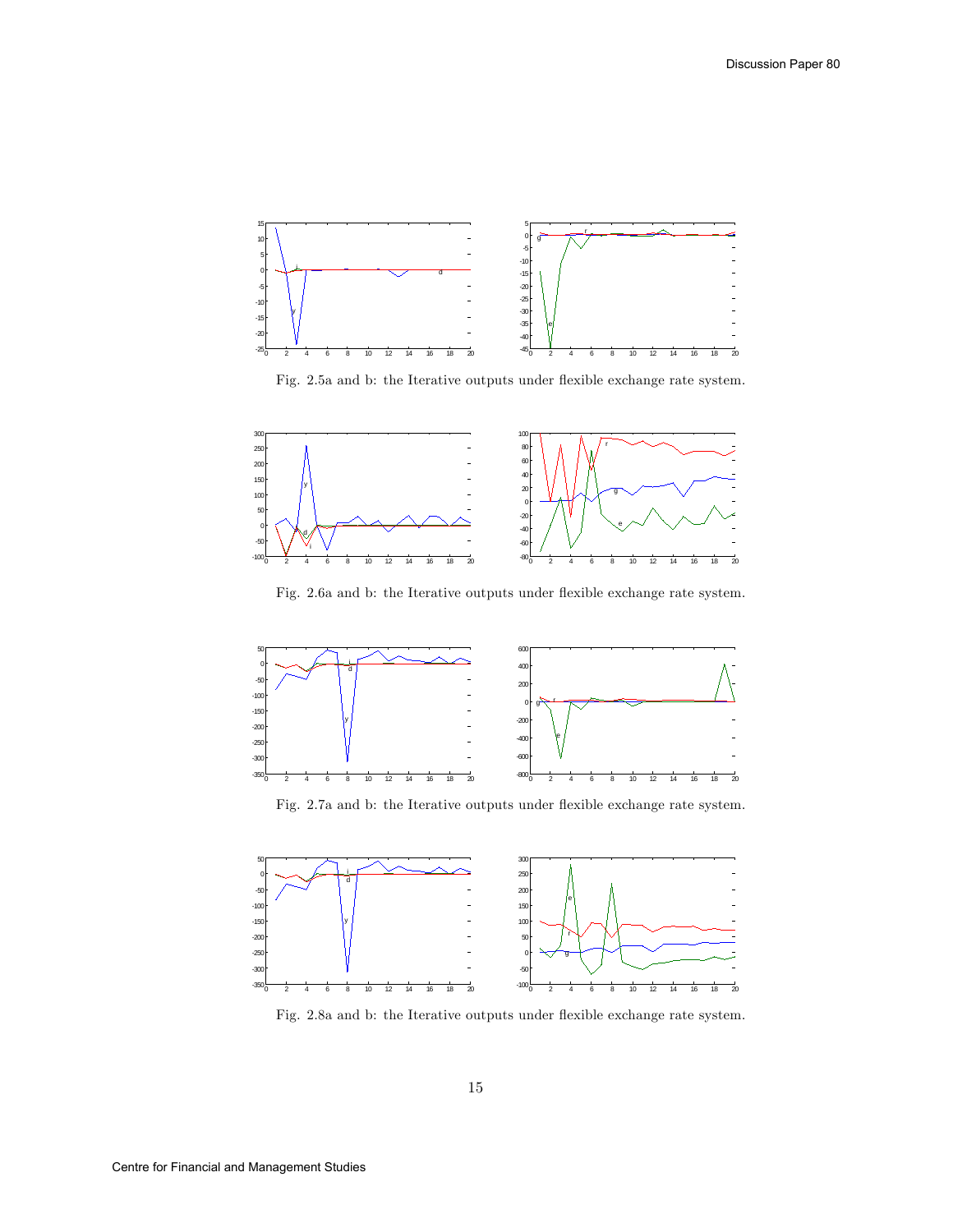The stylized patterns from the DLP suggest that a flexible exchange regime would be more desirable with excess reserves compared to the fixed case. The instability in policy instruments is more or less similar to those of state variables under a flexible regime. However, the magnitude of absolute volatility in both state and policy variables are much lower under a áexible regime. As shown in the first and second rows, it can be considered that holding excess reserves along with sound fundamentals, it takes about  $4 - 6$  years to stabilise the economy. Where there will be the cost of accumulation of reserves (i.e., financed with a government bond), the stabilisation process will be delayed up to 2 years. In addition, the penalty imposed on reserve accumulation will lead in turn to an increase in the volatility in both stage and control vectors. With weak fundamentals holding excess reserves, the third and fourth rows indicate that there might be a severe economic depression around 8th year. It seems that it takes a decade to stabilize where initial fundamentals are week with excess reserves. The implication for reserve policy is that, under weak fundamentals, the costs of reserve accumulation will cause instability in the both control and state vectors. Furthermore, if a country holds excess reserves, it would be in a much better position under áexible exchange rate regime against potential external crises and instability problem in the target state vector. The findings with both fixed and flexible regimes indicate that weak fundamentals might be a primarily concern to the reserve authority. The simulation does not guarantee the causality where a crisis is caused by the initial excess reserves, it however implies that with initially excess reserves with weak fundamentals, in the long term (say within 20 years), the system will be unstable and might experience multiple liquidity crises.

The application of an optimal stochastic LQ control feedback in finite time horizon economic system might be over-simplifying the solution to the instability problem by forecasting optimal values and the respective optimal paths in a deterministic form. Moreover, the solutions to such a problem would depend on the initialisation of parameter values together with the weighing matrix. However, the DLP of optimal control theory provides straightforward answers with respect to the direction and magnitude of the optimal values and paths to minimize the problem of instability, and therefore it allows us to illustrate a time-invariant comparative static analysis of policy reactions.

# 3 Reserve Accumulation: Offset Weak Fundamentals vs. Destabilize Fundamentals

In the previous section, we simulated the optimal paths in a particular case where the excess reserves  $(r)$  are financed by fiscal debts, by showing the likelihood of instability and potential crises in a small open economy. This section focuses the effect of the 'excess reserves' in the same system with  $(17)$ ,  $(18)$ , (19), (32) and (33) in extreme cases. The following assumptions are made for the simple and restricted equations: (i) optimal reserve policy does not only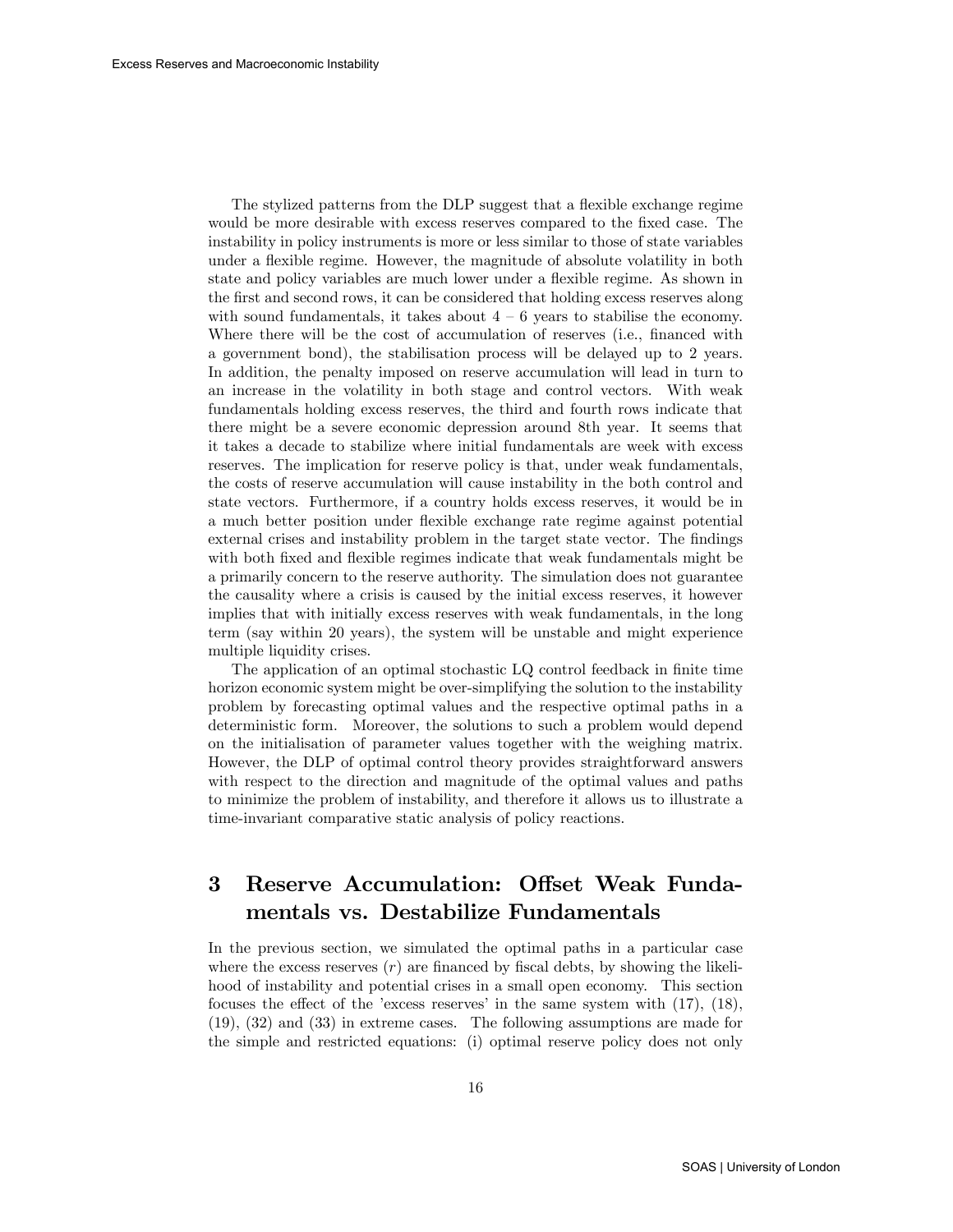depend on fiscal policy and macroeconomic fundamentals, but also on debt, exchange rate, and monetary policies. (ii) Distinguishing the reserves  $(\ddot{r})$  and  $(r)$ ,  $\ddot{r}$  (say a 'sound reserves') denotes  $ay - di + (\vartheta - i^*) - x (= 0)$ , where sovereign spread  $(\vartheta)$  can be represented in this context as the real rate of return on capital  $(i - i^*)$ . The net  $\ddot{r}$  therefore reflects the surplus of current account, which will be a stationary process in the long term. On the other hand, r represents the excess reserves (say a 'weak reserves') financed by fiscal debts, so that the changes of reserves  $(\Delta r(t))$  imply an increased external liability (de). (iii) The uncovered interest parity (UIP),  $1 + i/p = (1 + i^*)(p/e)^{10}$  holds, where  $i^*$  is the foreign interest rate yields on the reserve stocks, and (iv) prices are fixed in the short run, therefore changes in the nominal exchange rate and interest rate imply the changes in the real terms of both variables. (v) It is also assumed that an explicit intertemporal loss function reflects the trade-off in monetary policy between the stability in output, exchange rate, and interest rate. (vi) The unobserved error terms are excluded<sup>11</sup>. However, it may contain an important combination of omitted factors, such as internal and external shocks, production lag, private investor's expectations, specific risk effects, debt repayment and roll over, and balance sheet effect. A currency crisis is defined in  $(35)$  as a function of the changes in the level and volatility (standard deviation) of exchange rate  $(e)$  and reserves  $(\ddot{r})$  with respect to the previous year. The first term of the right-hand-side in  $(35)$  shows the misalignment of exchange rate  $(\ddot{e})$  from its equilibrium level  $(\bar{e})$  which should reflect the fundamentals  $(x)$ . The second term captures the precautionary effect of reserves. Therefore it suggests that countries should accumulate reserves even though the marginal costs  $(c)$  are potentially high while the marginal return to additional reserve accumulation is low when the weak fundamentals  $(\underline{x})$  and the consequent  $(\ddot{e})$  exist. Whenever  $r < r$ , we assume that there will be a misalignment in the exchange rates (*e*), as the excess reserves  $(r \text{ or } \ddot{r})$  will overvalue the exchange rate  $(\hat{e})$ , and as a result, output will be lower than its potential level  $(y < \hat{y})^{12}$ .

(35) 
$$
C \equiv \left\{ \left[ \left( \frac{1}{\sigma_e} \right) \left( \frac{\Delta e}{e_{t-1}} \right) \right] - \left[ \left( \frac{1}{\sigma_r} \right) \left( \frac{\Delta \ddot{r}}{\ddot{r}_{t-1}} \right) \right] \right\}
$$

Rewriting (35), the probability of currency crisis with  $\ddot{r}$ <sub>x</sub> is defined as  $C_{\ddot{r}}$ , where  $(\underline{x})$  and  $(x^{-1})$  indicates weak fundamentals and the output loss respecwhere  $\left(\frac{u}{2}\right)$  and  $\left(\frac{u}{2}\right)$  matedies weak randaments.

(36) 
$$
C_{\ddot{r}} \equiv \{ [\ddot{e}(\underline{x}\ddot{r})] - [\ddot{r}\underline{x}^{-1}(\ddot{r}\underline{x})] \}
$$

A simplified form of the first order and the second order conditions of (36) with respect to reserves  $(\ddot{r})$  and  $(\underline{x})$  is written:

<sup>&</sup>lt;sup>10</sup> or  $i = i^* + \bar{e}/e$ .

 $11$  The usual assumption of independent and identical distribution is applied on all disturbance terms.

 $12A$  Krugman-type balance-of-payments crises indicate that misaligned fundamentals can cause crises when the accumulation of public debt would create fundamentals problems to the economy. The public debt would lead to an increase in interest rates that would initially overvalue the exchange rates before abandoning the exchange rate regime.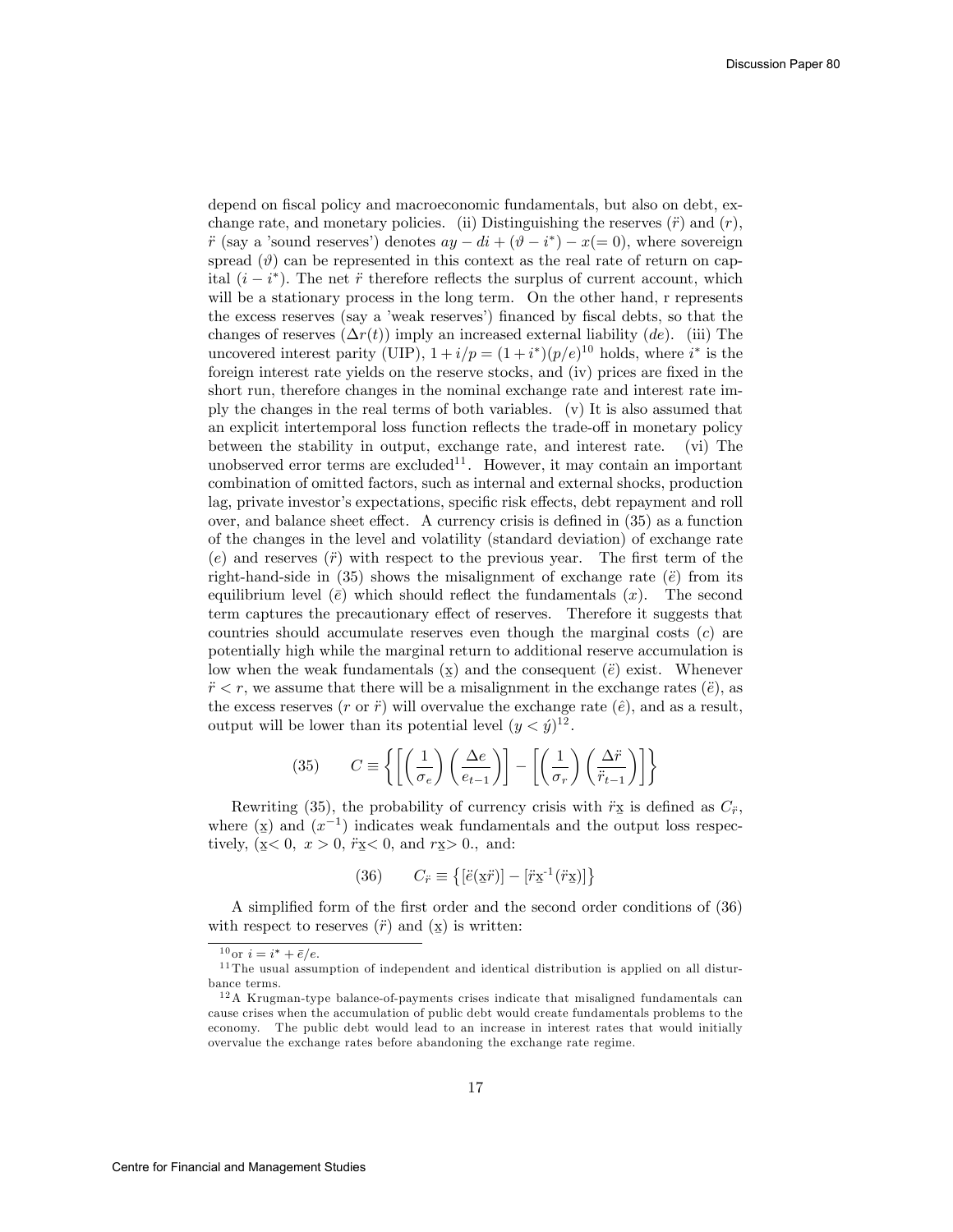$$
(36a)\frac{\partial C_{\ddot{r}}}{\partial \ddot{r}} = \frac{x(\ddot{e}_{\frac{x}{2}} + 2\gamma^{2})}{\ddot{r}} = 0; \ (36b) \qquad \frac{\partial C_{\ddot{r}}}{\partial x} = x(\ddot{e}_{\frac{x}{2}} - 2\ddot{r}\gamma^{2}) = 0, (36c) \qquad \frac{\partial^{2} C_{\ddot{r}}}{\partial \ddot{r}^{2}} = \ddot{r}^{2} > 0, \ (37d) \qquad \frac{\partial^{2} C_{\ddot{r}}}{\partial x^{2}} = 2 + \ddot{r} > 0.
$$

Suppose a precautionary demand of reserve accumulation  $(\ddot{r} \underline{x})$  results from  $\mathbb{Z}_p$  output loss  $(x^{-1})$  caused by a currency crisis. The misalignment of exchange rate ( $\ddot{e}$ ) implies an appreciation ( $\ddot{e} < \bar{e} < e$ ) > 0) resulting from capital inflows<sup>13</sup>. The magnitude of output loss  $(\underline{x}^{-1})$  determines the level of reserves  $(\ddot{r}\underline{x})$ . A country's fundamental macroeconomic and debt situation remain the primary determinants of sovereign borrowing costs  $(\vartheta = i - i^*)$ .

**Proposition 1.** The reserve authority would hoard excess reserves when at a lower rate of return  $(i^*)$  than the cost of borrowing  $(\vartheta = i_c - i_c^*)$  before a currency crisis, if fundamentals are weak  $(\underline{x})$ . During a crisis, the loss of output and reserves will be greater than during non-crisis period, thus the inequality will and reserves will be greater than during non-crisis period, thus the inequality will  $hold \frac{1 - C_{\ddot{r}}}{(\ddot{r})} > \frac{C_{\ddot{r}}}{(\ddot{r})^2}$  $\frac{\partial^2 F}{\partial (\vec{r})^2}$  conditional on  $-\underline{x}(\vec{r}) > -(\Delta \underline{x} + \Delta \vec{r}),$  and  $(\underline{x}) >$  $\sqrt{ }$ Ξ  $C_{\ddot{r}}$ x Ø  $\setminus$ ; as  $(\ddot{r} - \underline{x}) + \ddot{r}\underline{x} < 0$  which indicates  $\underline{x} < \int \ddot{r}$  $\ddot{r}C_{\ddot{r}}$  $\overline{ }$ :

**Proof.** Letting  $\gamma = 1$ , where  $\gamma$  denotes a compensation ratio  $(\ddot{r}/\mathbf{x})$ , substituting Ø  $\gamma$  in  $\frac{\partial C_{\ddot{r}}}{\partial \ddot{r}}$  $\frac{\partial \mathbf{C}_{\vec{r}}}{\partial \vec{r}}$ (37a) will give  $((\vec{r}(\vec{e} \times \vec{r} + 0.5\vec{r})))x^{-1}(=0)$ . Similarly, the compensation ratio  $(\gamma)$  in  $\frac{\partial C_{\ddot{r}}}{\partial}$  $\frac{\partial \mathbf{C}_r}{\partial \mathbf{x}}$  (37b) will give  $((r(\ddot{e}\mathbf{x}+2\ddot{r})))x^{-1}(=0)$ . As  $\mathbf{x}<0, \ \ddot{e}>0$ , and  $\widetilde{r}$ **E**  $\widetilde{r}$  is  $\widetilde{r}$  of currency crisis  $(C_{\widetilde{r}})$  will be reduced by holding  $\widetilde{r}$  under Ø weak fundamentals (x) based on both (36*ab*) and (36*cd*). Also  $\frac{\partial^2 C_{\ddot{r}}}{\partial \ddot{r}^2}$  $\overline{\partial\ddot{r}^2}$   $\geq$  $\partial^2 C_{\ddot{r}}$  $\partial x^2$ Ø ; where  $\gamma = 1$ .

It is often the case that external debt is private sector liability before a crisis but becomes public debt after a crisis. Assuming that reserves are financed by public debt after a currency crisis, rewriting  $(35)$  as  $C_r$ , we have the equation of the probability of currency crisis with  $r\underline{\mathbf{x}}^{-1}$ :

(37) 
$$
C_r \equiv \{ (\ddot{e}(d^e \underline{x}) - (r\underline{x}^{-1} + (d^e \underline{x})) \}
$$

(37*a*) 
$$
\frac{\partial C_r}{\partial r} = -\frac{1}{\underline{x}} = 0; \ (37b) \qquad \frac{\partial Cr}{\partial \underline{x}} = d^e(\ddot{e} + rx^{-2}) = 0,
$$

$$
(37c) \qquad \frac{\partial^2 C_r}{\partial r^2} = 0, \ (37d) \qquad \frac{\partial^2 C_r}{\partial \underline{x}^2} = \frac{-2r}{\underline{x}^3} > 0.
$$

**Proposition 2.** The reserve authority would hoard excess reserves at a lower rate of return  $(i^*)$  than the cost of borrowing  $(\vartheta = i - i^*)$  after a currency crisis regardless of the state of fundamentals. Precautionary reserves  $(r)$  will reduce the probability of currency crisis if  $\frac{1-C_r}{r} > \frac{C_r}{(r)}$  $\frac{C_r}{(r)^2}$  conditional on  $-\underline{x}(d^e)$ 

 $13 \ddot{e}$  may be due to key shock and additional shocks.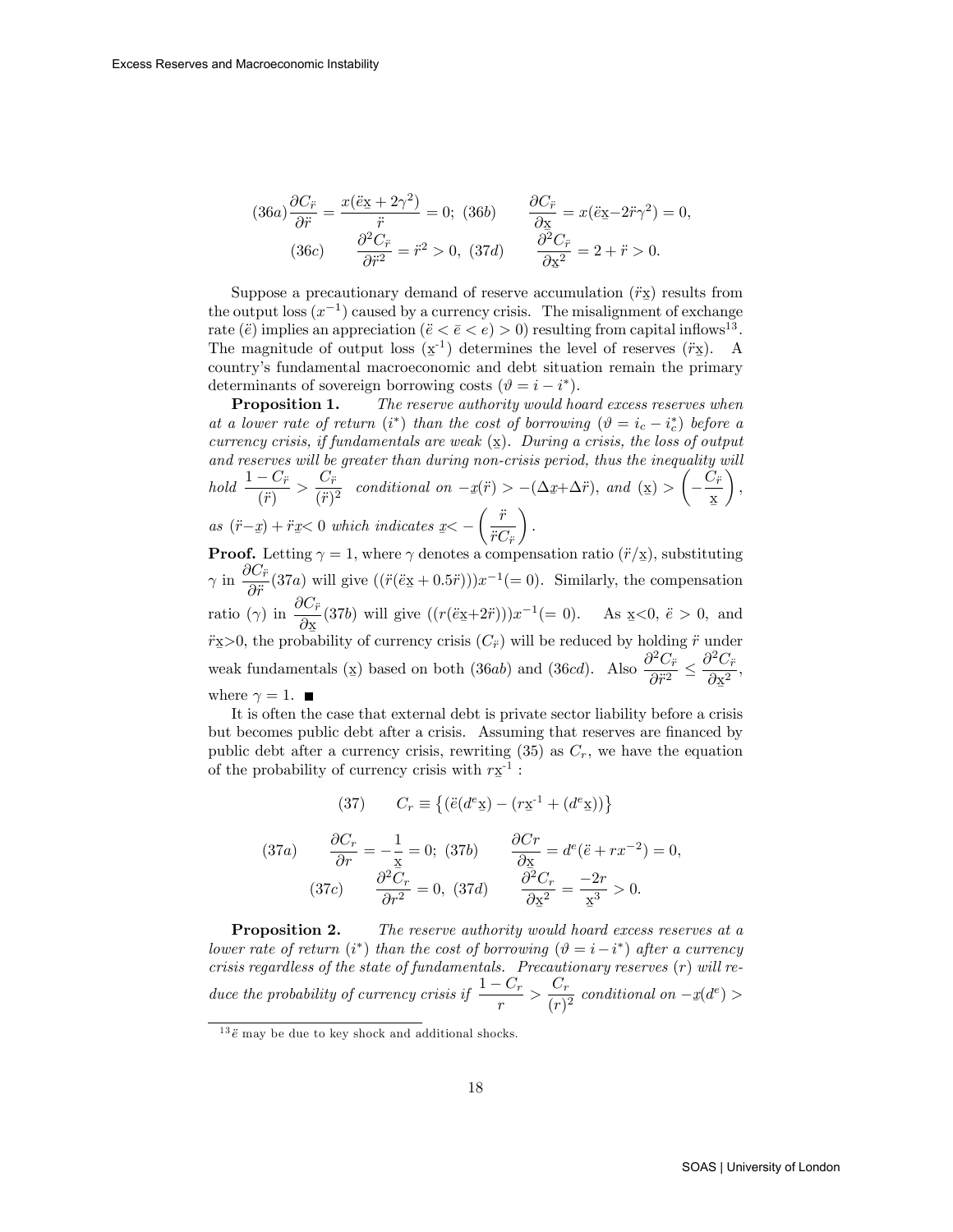$$
-(\Delta x + \Delta d^e), \text{ and only if } (\mathbf{x}) > \left(-\frac{C_{\ddot{r}}}{\mathbf{x}}\right) \text{ and } \mathbf{x}d^e(\vartheta) < -\left(\frac{r(de)}{r(de)C_r}\right) \text{ hold.}
$$
  
However with  $r(d^e)$  under prospective weak fundamentals  $(\mathbf{x})$ , the reserves may

not necessarily compensate  $\underline{x}$ , but may increase the probability of currency cri-<br>sie sis.

**Proof.** Letting  $\gamma = 1$ , where  $\gamma$  denotes a compensation ratio  $(r/\mathbf{x})$ , and setting  $\overline{x}$  <0,  $\overline{e}$  > 0,  $rd^e > 0$ , and  $r\overline{x} > 0$ ,  $\gamma$  in (37a) will give  $r(\overline{x}(2r+\tilde{e}\overline{x}))=0$ . Similarly, the compensation ratio ( $\gamma$ ) in (37b) will give  $x(e^{2x-2r})(=0)$ . These indicate that r will compensate  $\underline{x}$ , only if the exchange rate reflects weak fundamentals. The probability of currency crisis  $(C_r)$  will be reduced if and only if weak fundamentals in (37a), (37b) and (37d) improve. However, excess reserves will not sufficiently reduce the probability, if fundamentals become weak.  $\blacksquare$ 

A debt crisis is defined as the aggregate function of the total external liability (de), fiscal balance  $(\tau y - g)$ , fundamentals  $(\mathbf{x})$ , reserves  $(\ddot{r})$  and the misalignment<br>in oxchange rate  $(\ddot{a})$ in exchange rate  $(\ddot{e})$ .

(38) 
$$
D \equiv \{d^e \underline{x} + d^e(\ddot{r}y)^{-1} - \tau y + \tau(\dddot{e})^2 + g\}
$$
  
\n(38a) 
$$
\frac{\partial D}{\partial \ddot{r}} = -\frac{d^e}{\ddot{r}^2 y} = 0; \quad (38b) \qquad \frac{\partial D}{\partial \underline{x}} = d^e = 0;
$$
  
\n(38c) 
$$
\frac{\partial^2 D}{\partial \ddot{r}^2}|_{x=-1} = \frac{2d^e}{\ddot{r}^3 y} > 0; \quad (38d) \qquad \frac{\partial^2 D}{\partial \underline{x}^2} = 0
$$

The external debt  $(d^e)$  is the sum of total debt and reserves  $(\ddot{r})$  minus tax income  $(d - \tau y + \ddot{r})$ . The change in total debt (d) with respect to sound fundamentals  $\int \frac{\partial d}{\partial x}$ ∂x<br>bal ) can be expressed as  $\frac{\ddot{r}e^{-\ddot{r}/x}}{2}$  $rac{\mathbf{x}^2}{\theta}$  $\int y$ x Ø  $\overline{ }$  $-e^{-\ddot{r}/x} \left(\frac{y}{x^2}\right)$  $\frac{x^2}{10}$  $\overline{ }$  $> 0.$  A definition of the probability sovereign default  $(\theta)$  is expressed in (40), (see Dreher, Herz and Karb, 2006). A sovereign default rate on the debt service is positively related to the misalignment of exchange rate  $(\ddot{e} \equiv \bar{e} - e/\bar{e})$ . Substituting y in (39) into the budget constraint  $(\tau y)$  into (40), this yields an equation of sovereign default risk  $(\theta)$ . The tax rate  $(\tau)$  and its change depends on the product market,  $\underline{\mathbf{x}}\left(\frac{1+y}{i-y}\right)$  $\frac{i+y}{i-y}$  and  $(1+i)(i-y)^{-1}$ . As the constraint of the government budget  $(\tau y)$  is  $g + (1 + \theta)d^e$ , where the government expenditure  $(g)$  reflects the sum of tax income and fiscal debt,  $y\tau e^{-i} + d - e^{-i}$ . And therefore the net budget constraint  $\overline{(ry)}$  is equivalent to  $\ddot{r} - m - d^e$ , and  $\Delta w$ , the national net wealth, is equivalent to  $\Delta \ddot{r} + \Delta \tau - \Delta d^e$ .

(39) 
$$
y \equiv \acute{y} - \alpha_1 (\dddot{e})^2
$$

$$
\theta \equiv 1 - (\frac{\tau y - \tau a_1 (\dddot{e})^2 - g}{d^e})
$$

The default equation ( $\theta$ ) becomes  $\left(-\frac{\hat{y} - \alpha_1 \times -1}{d^e}\right)$  $\frac{\alpha_1 \underline{x} - 1}{d^e} + 1$ , replacing r by  $\ddot{r}$ . Then, differentiate ( $\theta$ ) with respective x,  $\hat{y}$ , and  $d^e$ , the first order conditions, we obtain: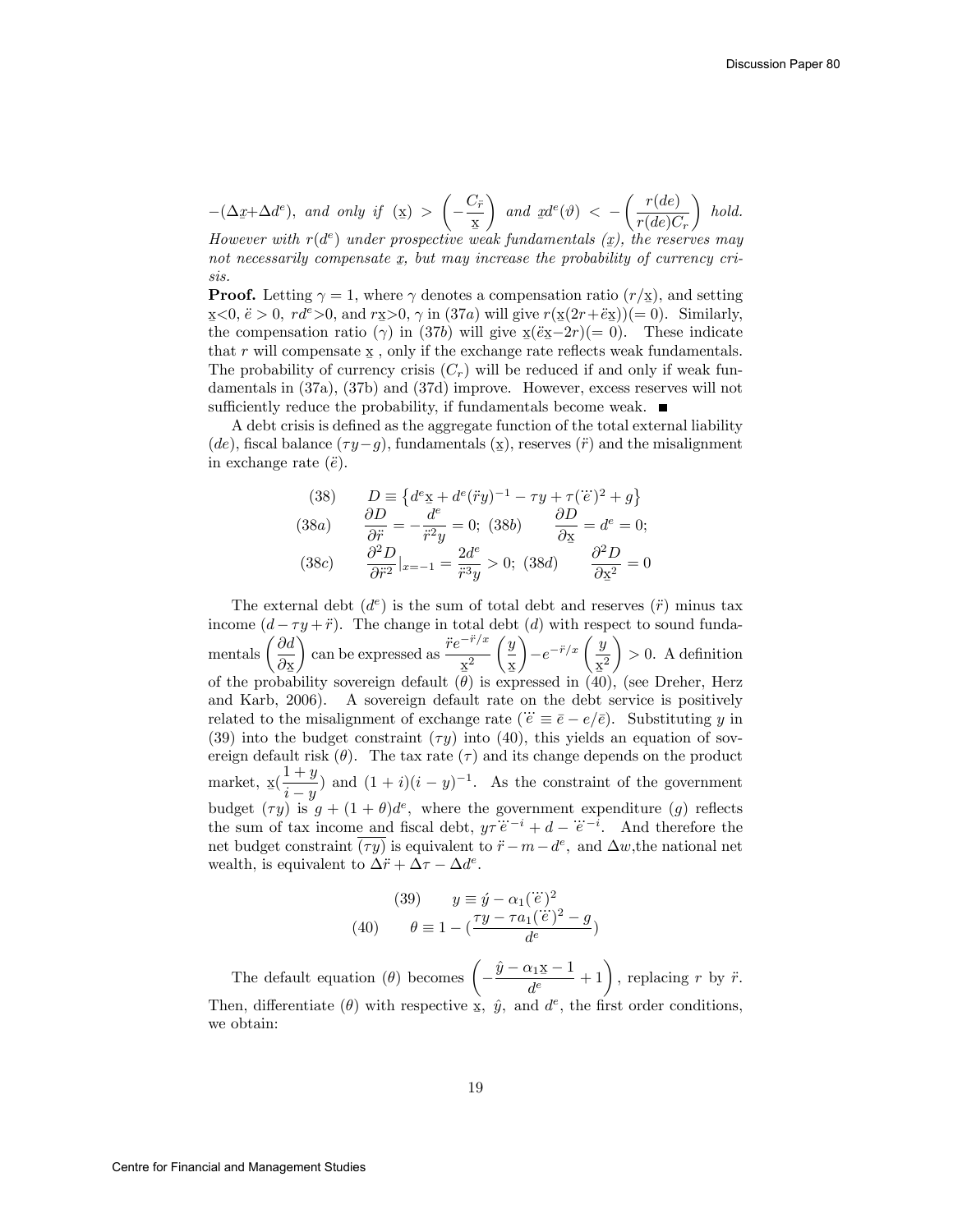(40*a*) 
$$
\frac{\partial \theta}{\partial \underline{\mathbf{x}}} = 1 - \frac{\hat{y} - \alpha_1 \underline{\mathbf{x}}}{d^e} = 0
$$

$$
(40b) \qquad \frac{\partial \theta}{\partial \underline{\mathbf{y}}} = -\frac{1}{d^e} = 0
$$

$$
(40c) \qquad \frac{\partial \theta}{\partial d^e} = \frac{\hat{y} - \alpha_1 \underline{\mathbf{x}} - 1}{d^{e2}} = 0.
$$

 $(40a)$ ,  $(40b)$ ,  $(40c)$  and  $(40d)$  suggest that higher costs of a change in the exchange rate and the resulting currency appreciation will lead to a lower output and lower tax revenues: hence, the government has to choose a higher rate of default.

The loss function (41) expresses the minimisation problem in terms of the expected probability of any external crisis consisting of a currency crisis  $(C)$ , a debt crisis  $(D)$ , and a sovereign default  $(\theta)$ . The ability to pay external debt,  $\ddot{r}y$ , is key denominator while  $d^e$ **x** being key nominator in (41). Substituting  $\theta$ ,  $C$  and  $D$  from (35), (38) and (40) into (41), the objective function to minimise any external crisis can be expressed in (42), where  $\gamma \equiv \ddot{r}/\mathbf{x}$ . <sup>14</sup>.

(41) 
$$
L \equiv \min E \left\{ \left( \alpha_1 \theta^2 d^e + \alpha_2 (\ddot{e})^2 \right) - (1 - \tau) y + C + D \right\}
$$
  
\n(42) 
$$
L \equiv
$$

$$
\min E \left\{ \alpha_2 \theta^2 d^e + (1 - \tau) y - \ddot{e} x \ddot{r} + x \ddot{r} (\gamma) - d^e (1 - \frac{1 - 1/\ddot{e}}{x}) - \frac{d^e}{\ddot{r} y} + \tau (y - \ddot{e}^2) - 1 \right\}
$$

Assuming the tax rate  $\tau$  given g will not increase for a political reason, the parameters  $\tau$  and g are treated as constant. Differentiating (42) with respect to  $\ddot{r}$  and  $\underline{x}$ , we get the first order conditions:

(42*a*) 
$$
\frac{\partial L}{\partial \ddot{r}} = \underline{x}(\ddot{r}^2(2\gamma \ddot{r} - e\underline{x}) + d^e) = 0; \ (42b) \qquad \frac{\partial L}{\partial \underline{x}} = \ddot{r}^2(\frac{2}{d^e}) = 0.
$$
  
(42*c*) 
$$
\frac{\partial^2 L}{\partial \ddot{r}^2} = \frac{2d^e}{\ddot{r}^3} (> 0); \ (42d) \qquad \frac{\partial^2 L}{\partial \ddot{r}^2} = \frac{2(\ddot{e}\ddot{r} + d^e\ddot{e} - d^e)}{\ddot{e}\underline{x}^3} (> 0);
$$

**Corollary 1.** Minimising the objective function  $(42)$  against an external  $crisis depends on reserves from sound fundamentals  $\ddot{r}x$  as well as the misalign$ ment of exchange rate with respect to the weak fundamentals  $\ddot{e}$ x. reserves  $(\ddot{r})$ We also also will compensate weak fundamentals if and only if the misalignments improve.

**Proof.** Letting  $\gamma = 0.5$  and 1, where  $\gamma$  denotes a compensation ratio  $(\ddot{r}/\underline{x})$ , substituting  $\gamma$  into (42a) which normalized setting y equals 1, will give  $x((\dot{r}^2(0.5 (\ddot{e} \times \ddot{e}) + d^e$ , and  $\chi(\ddot{r}(-\ddot{e} \times \ddot{r} + 2\ddot{r}^2 + d^e))$ . Similarly, the compensation ratio in (42b) will give  $\underline{x}((\overline{r^2(2r-x)}) + d^e)$  and  $\underline{x}((\overline{r^2(-2x+r)}) + d^e)$ . These imply that the misalignment of exchange rate and the respective weak fundamentals need to be improved;if reserves compensate weak fundamentals and reduce an external crisis<sup>15</sup>. To sufficiently minimise any of the crises in  $(40)$ , weak fundamentals

:

 $14$  Sovereign debt crisis can be defined if the country is in arrears on interest or principal and cannot borrow private capital due to a wide spread  $(\vartheta)$ .

 $\gamma = 0.5$ , the smoothing or sterilisation needs to be no less than the adjustment rate of 2.5 times, while  $\gamma = 1$ ,  $\ddot{e}$  needs to be the equilibrium rate at  $\bar{e} = 1$ ,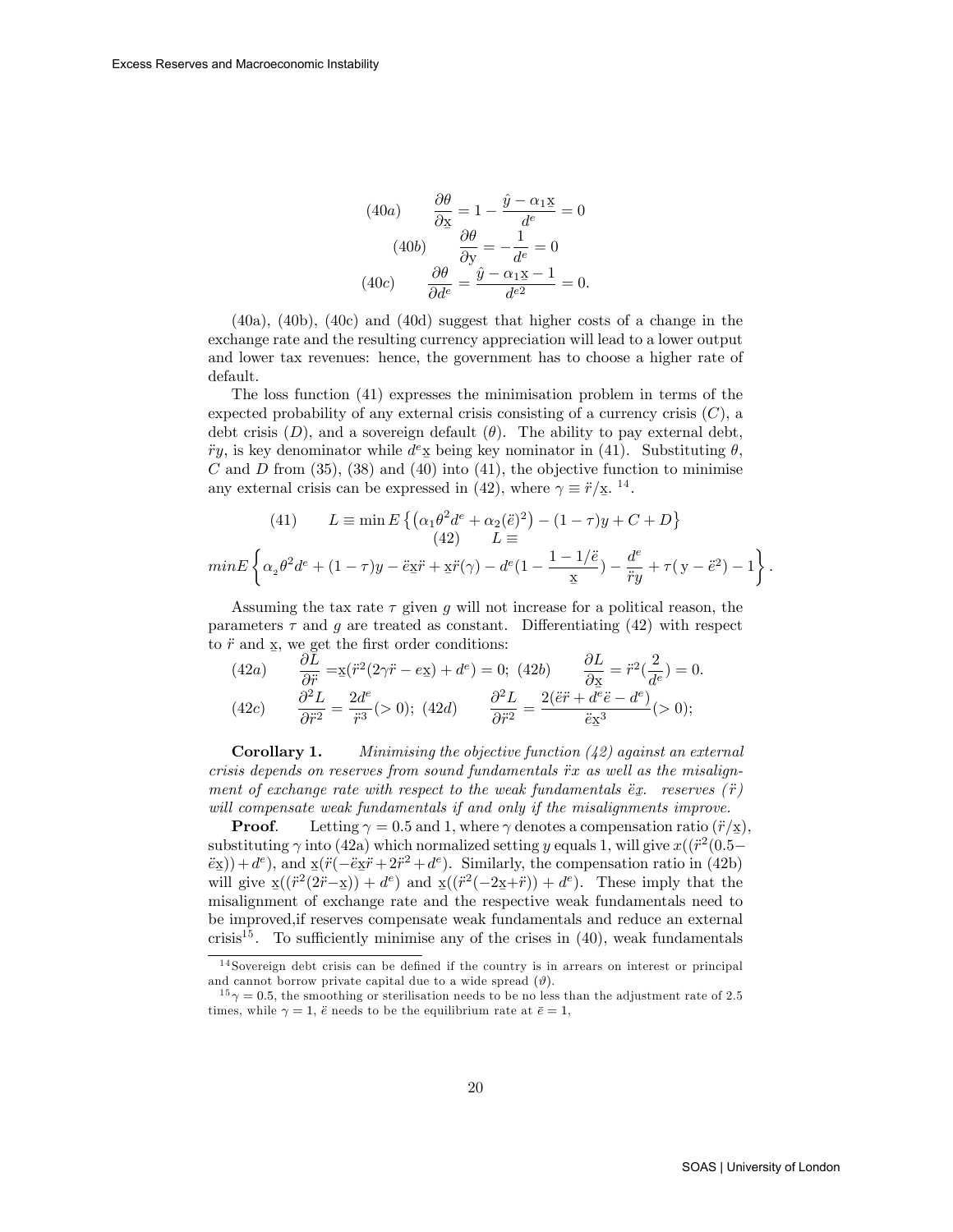need to be improved by the reserves accumulated from the surplus of sound fundamentals,  $r(x)$ , and the misalignment of appreciation of exchange rate,  $\ddot{e}$ , needs to be adjusted to improve the weak fundamentals being non-negative,  $\underline{x}^3 > 0$ , as implied in (42c) and (42d).

Let us suppose excess reserves after a crisis are financed by fiscal deficits (i.e.,  $\ddot{r}$  becomes  $r(d^e) \equiv d^e$ ), also assume that the external public debt  $(d^e)$  is entirely relied on by selling domestic bond  $(b_{l+1},..., b_m)$ . Letting d denotes the collateral as a proportion of the debt level. The elasticity of exchange rate and interest rate, conditional on the real sector  $(x)$ , are assumed to be smaller than for the capital markets. The country's capacity to pay  $\ddot{r}(x)$  and the present value of capacity to pay is defined as  $\hat{dx}$  and  $((1+\vartheta(e)^2)d^e$ , respectively, where i is replaced by  $\vartheta(e)^2$  to reflect the balance sheet effect of the debt. The nominal net national wealth or total budget  $(w)$  can be expressed  $\ddot{r}+\tau-m-d^e$ , where  $\tau =$  $x\left(\frac{1+y}{x}\right)$  $\frac{i + y}{i - y}$ ), and  $d\tau = (1+i)(i - y)^{-1}$ . Setting the marginal utility of government expenditure equal to the marginal benefit from total wealth  $(y\tau + di)$  would reduce the economic growth due to the continuous issuance of new bonds  $(d)^{16}$ .

Case 9. In line with the debt crisis with the sovereign default as defined in (38) and (40), letting the value of debt,  $v \equiv V(x_t, \mathring{d}_t)/\mathring{d}_t$ , is stochastically determined by  $\int_t^T min\{x_s, d_s\}e^{-i(s-t)}ds + e^{-i(T-t)}dt$ , where T is the time of illiqvalidity. The current liquidity  $(w(\underline{x}_t))$  can be written as  $\int_{ts}^{\infty} \underline{x}^{-i(s-t)} \ddot{e} ds = \underline{x}_t/(\vartheta)$ . If creditors collectively refuse to roll-overs or debt guarantees,  $(\mathbf{x} \, < \, \dot{di})$  or Ø  $(\underline{x} < i), \text{ then } \underline{x} = \underline{x}[\underline{x} - (-\vartheta)] \text{ and } \underline{x} (= \left(\frac{\ddot{e} \{\vartheta\} \underline{x}}{\underline{x}}\right)$ rent liquidity  $(w(x))$  under weak fundamentals will decrease as debt grows faster  $\overline{ }$  $-\left(\underline{\mathbf{x}} - (\vartheta)\right)\ddot{e}$ . The curthan the capacity to pay as  $(\tilde{d} > w) = (\frac{x}{\vartheta} < \tilde{d}i)^{17}$ .

**Remark 2.** When  $r_t$  (not  $\ddot{r}_t$ ) is very large, the country may be able to issue new bonds expecting to have little difficulty in repaying the external debt,  $d^e$ , so the debt value goes asymptotically towards par  $(d(d^e))$ . The emerging  $countries with excess reserves (r) which financed by the government bonds show$ both debt and a shadow ability of debt service  $(d^e \Rightarrow r \Rightarrow x\theta^{-1})$ , by narrowing  $\mathcal{L}(\mathcal{A})$  and  $\mathcal{A}$  is a contract definity by decrease (c), both debt and reserves will grow faster.

**Conjecture 1.** Assume that an economy with an entire dependence on bond financing  $(r d^e)_{\vec{x} \vec{r}/\vartheta} = d$ ) will have  $\rho = 0$ , where  $\rho$  represents deficit financed by money supply. This,  $(r d^{e}|_{x \ddot{r}/\vartheta} = d)$ , will lead to an explosive pressure on economy with the increments of debts,  $\Delta d_1 < \Delta d_2 < \Delta d_3 < \ldots$ . Excess reserves Önanced by public debt could destabilize or explode the economy in the long run. Holding a high burden of Öscal debt, governments are more likely to resort to inflationary financing of their fiscal imbalances. If uip holds, this type of instability might lead to the Krugman-type crisis. For this reason, excess

 $16$ The debt burden,  $(di)$  represents the autonomous component of investment and is the stock of capital which is assumed to follow the UIP.

 $17$ Unconditional guarantees by debtor countries can have 'moral hazard'. Also a liquidity problem may lead to phases of debt crisis.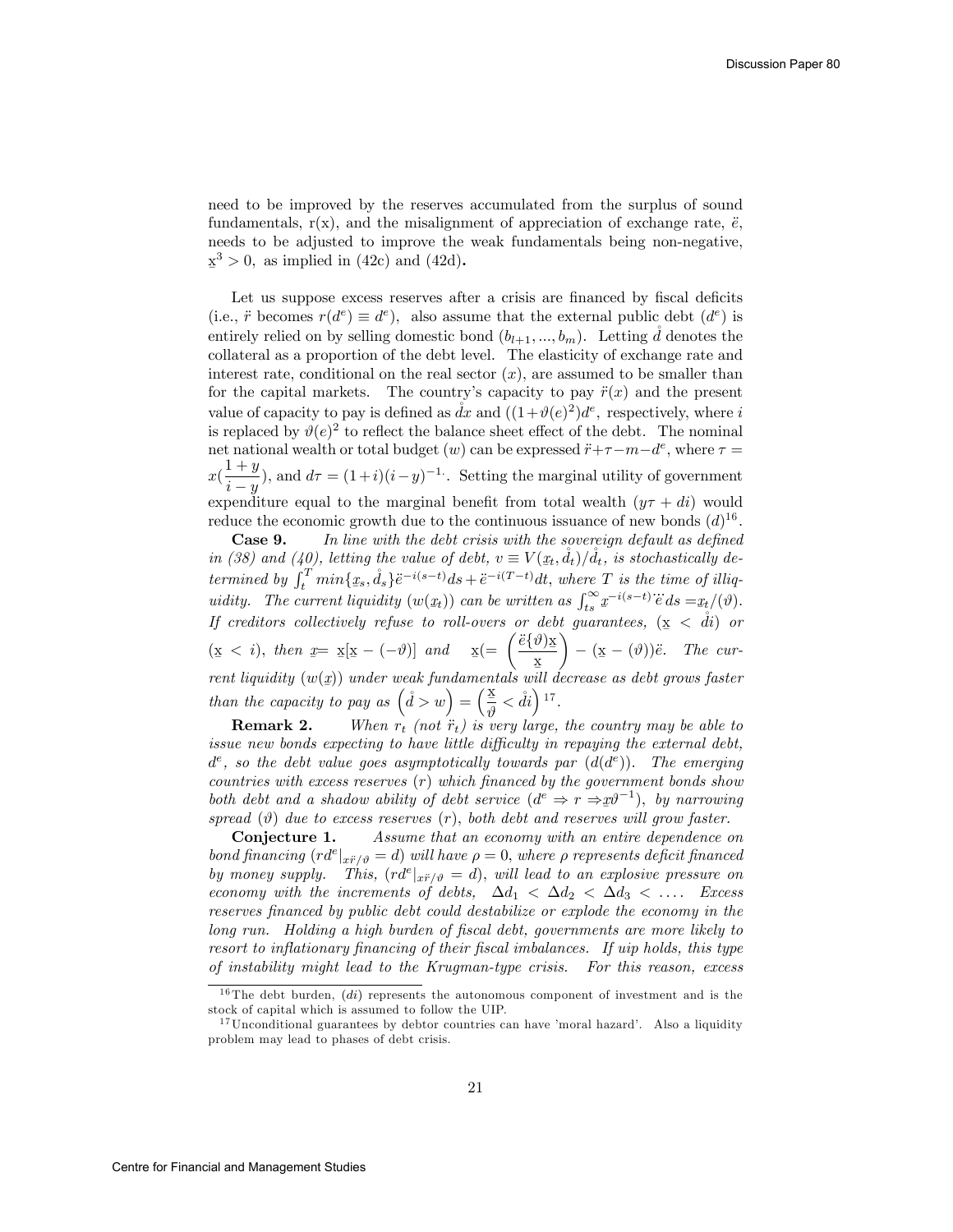reserves will not offset the weak fundamentals but instead might exacervate the already unstable fundamentals.

**Proof.** From (21) and (22), the immediate implication is that the consecutive  $y_t$  obtained with  $\rho = 0$  will lead to a smaller  $y_1, y_2, \ldots, y_T$ , than  $y_t | \rho = 1$  if  $\Delta y_1 < \Delta y_2 < \Delta y_3 < \dots$  and  $\Delta d_1 < \Delta d_2 < \Delta d_3 < \dots$ . Let's  $\lambda \equiv \frac{d}{d+1}$  $\frac{a}{d + \tau \rho}, 0 \leq \lambda \leq$ 1 and  $\mu \equiv d \equiv \frac{-\partial d}{\partial i} > 0$ ,  $\sigma \equiv 1 - \alpha(1 - \tau) > 0$ ,  $\Delta g_i$  and  $d_t$  being positive. A general form of the changes in output,  $\Delta y_t$  is equivalent to  $(1 - \lambda)\lambda^{t-1} \frac{d - \tau}{d}$  $\frac{1}{d} \Delta g_1 +$  $(1-\tau)\lambda \frac{((1-\alpha)\mu)\rho}{d(d+\tau\rho)}$  $\frac{(1-\alpha)\mu}{d(d+\tau\rho)} \cdot y(\lambda^{t-3}\Delta d_1 + \lambda^{t-4}\Delta d_2 + ... + \lambda \Delta d_{t-3} + \lambda \Delta d_{t-2}) + ((1-\tau)^2)$  $(\tau) \lambda \frac{\alpha \mu \rho}{\mu \Delta}$  $\frac{d\mu}{d\Delta d_{t-1}}\Delta d_{t-1}$ , for all  $t = 1, 2, 3, ...$  In the case of  $\rho = 0$ , a direct dependence of  $\Delta y_t$  on  $\Delta b_{t-1}$ indicates  $\Delta y_t|_{\rho=0} = (1 - \tau)\lambda \left(\frac{\alpha \mu}{d}\right)$ d  $\Big) \Delta d_{t-1}$ , for  $t =$ 2, 3, 4, ..., and  $\Delta y_1|_{\rho=0} = \left(\frac{\mu}{d}\right)$ d  $\int g_1. \ \Delta d_3|_{\rho=0} = i_3(g_3 - \tau y_3 + (1-\tau)d_2) >$  $\Delta d_2|_{\rho=0} = i_2(g_2 - \tau y_2 + (1 - \tau)d_1) > \Delta d_1|_{\rho=0} \frac{d - \tau \mu}{d \Delta a}$  $\frac{d \Delta g_1 i_t}{d \Delta g_1 i_t}$ 

Results. (In Appendix 1.3). The simulated results, based on predetermined initial weights of instrument vector together with the combined inequality signs of parameters, show that the first two equations do not behave stably, if the three conditions are shown not to be held. Due to the composite parameters, the inequality might be biased although it will not change the answer. Thus, the endogenous variables tend to deviate further away from the equilibrium value over time.

Appendix 2 illustrates Conjecture with the interaction of (35), (38) and (40) in a dynamic path of an IS-LM economy. The figure shows that the external debt with the respective weak fundamentals may collapse together in the future while holding excess reserves which is the range from point  $A$  through toward  $E$ . Small changes in the supply of reserves will result in large changes in the external debt (over-borrowing) due to the reduced financing cost. Over time, the demand for reserves converges toward the target of smoothing balance  $(\ddot{r} \equiv r^*)$  at the end of the maintenance period  $r_0$  to  $r_1$ , if there is no precautionary requirement of buffering, i.e.,  $r \equiv r \, c$ . The inverse relationships of reserves  $(r)$ , exchange rate  $(r)$ , and interest rates  $(i)$  with the exchange market pressure  $(EMP)$  are shown within the EMP function,  $f(r, x, d^e, \bar{I}, \theta)$ , where x,  $d^e, \bar{I}$  and  $\theta$ indicates fundamentals, total external debt, intervention (sterilisation) to FX market, and spread. The possible combination of partial derivatives of the function with respect to the respective r, x,  $d_e$ ,  $\overline{I}$ , and  $\vartheta$  will provide the net pressure in the EMP. The short term EMP can be measured by the FX market supply<sup>18</sup> but the monetary authority might ignore the appreciation of the domestic currency, if the external debt weighs more than that of export oriented output growth. Bond Önancing for excess reserves would raise the demand of the domestic currency, and in the short term, speculative attacks

<sup>&</sup>lt;sup>18</sup> The CB net sales domestic currency per dollar.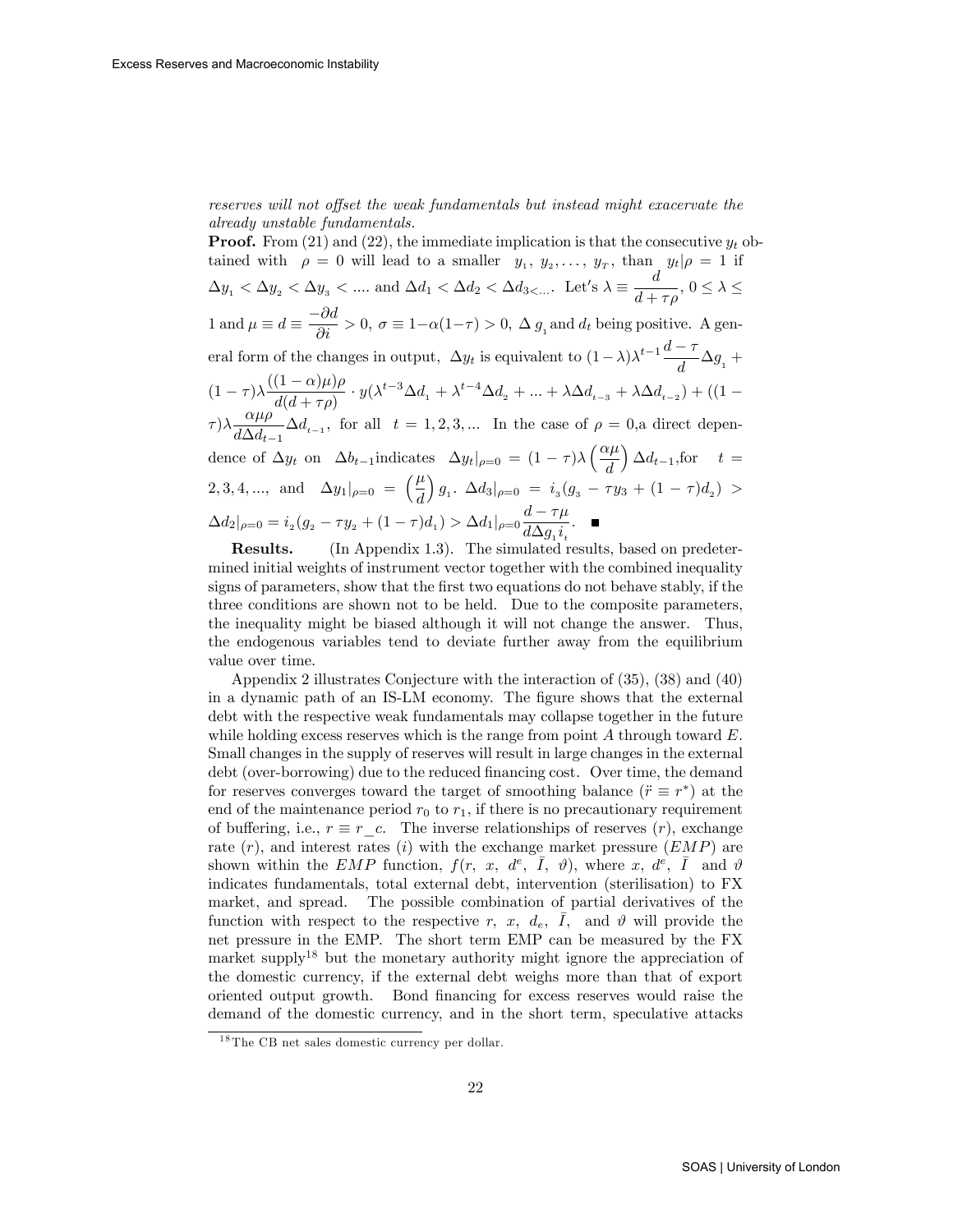can be immunised unless the fundamentals are sufficiently weak to widen the spread of external debt. The excess reserve overshoots its steady-stead value  $\bar{y}$  at E through A and B. In the course of the adjustment process at point C; both interest rate and exchange rate will rise which would worsening the fundamentals. The saddle path  $(\text{from } f|_r < 0, f|_x < 0, f|_{d^e} < 0, 0 \le f|_{\tilde{I}} \le 1,$ and  $f|_{\vartheta} \geq 0$  indicate that the IS-LM both keep moving leftward but with capital reversals start to flow out at point  $D$ . The slope of  $MA$  (minimal adequate reserves) moves upward while the slope of LM moves downwards until the points D and F to fall a slump or a debt crisis at point D to  $G^{19}$ .

## 4 Concluding Remarks

This paper theoretically explores the relationship between excess reserves and a potential debt crisis in a small open economy, when the reserves are financed by fiscal deficit. The main finding is that such reserve accumulation can lead to economic instability. This partly arises due to the fact that accumulation can induce currency appreciation and thus export deterioration and over-borrowing. A second finding is that for countries where reserves are financed by accumulated current account surplus and that have sound fundamentals, a minimum level of reserves is optimal. On the other hand, for many emerging countries a higher level of reserves may be desirable but there remains a trade off between the level of reserves and the fundamentals. The analysis has two implications for policy. Firstly, in managing reserves account should be taken of the implications for economic fundamentals. A 'hands-off' policy associated with reserve hoarding by borrowing might not be desirable. Secondly, excessive use of public debt to Önance reserve accumulation may lead to long term instability. Our study clearly over-simplifies reserve policy. One issue that has not been addressed is the amount of discretion that should be afforded to the reserve authority to deviate from a minimum adequate level of reserves. Secondly, for simplicity, we have not considered the implication of excess reserves financed by bonds for the implementation of monetary policy under a floating exchange rate regime. Finally, the possible role of a Regional Reserves Pooling System as suggested by Rajan and Siregar (2003, 2004) has not been discussed. These remain important areas for further research.

<sup>&</sup>lt;sup>19</sup> The external sector is represented by exchange rate (e), x (import (z) and export  $(\dot{x})$ ), whereas the demand of reserves will contain import and total debts. Export and spread are two critical variables used to measure the debt service that is reflected by fundamentals  $(x)$ and therefore low exports  $(\hat{x})$ , the ability to serve debt due), high external debts, and wider spread  $(\vartheta)$  are the key warning signs of both currency crisis and debt crisis.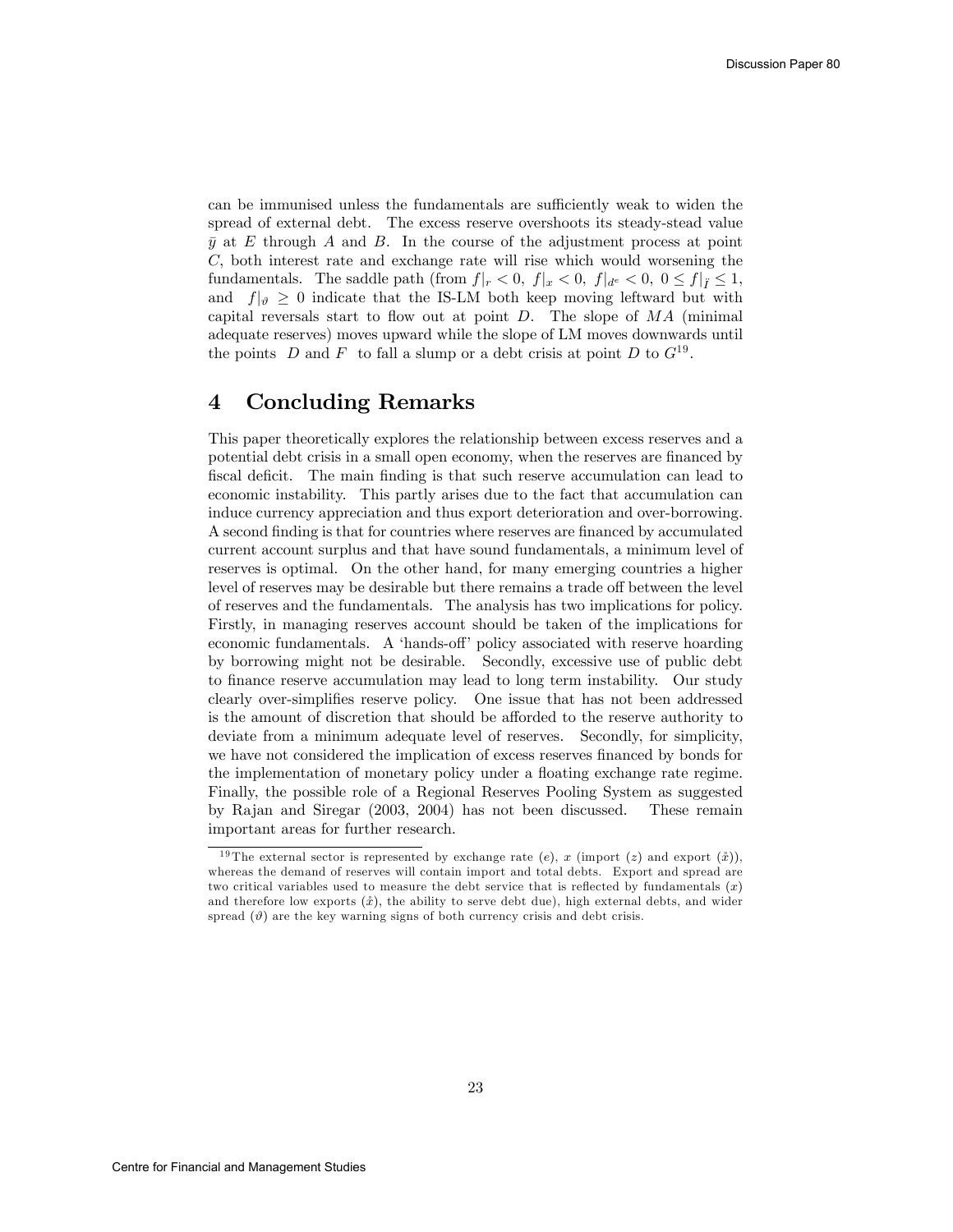#### 4.0.1 Reference

Aizenman, J, Lee, Y, and Y Rhee (2004). "International Reserves Management and Capital Mobility In a Volatile World: Policy Considerations and a Case Study of Korea", NBER Working Paper 10534.

Aizenman, J. and Marion, N. P. (2002). "The high demand for international reserves in the Far East: what's going on?", Journal of the Japanese and International Economies, 17, pp.370-400.

Anderson B.D.A. and J.B. Moore (1990). "Optimal control: linear quadratic methods", Prentice Hall, Engglewood Cliffs.

Balvers R.J. and D.W. Mitchell (2003). "Linear Riccati dynamics, constant feedback, and controllability in linear quadratic control problems, Dept. of economics, West Virginia University.

Berg, A, and C Partillo. (1999). "Are Currency Crises Predictable? A Test." IMF Staff Papers 46 (June): 107-38.

Bird, G. and R. Rajan (2003). "Too Much of a Good Thing?: The Adequacy of International Reserves in the Aftermath of Crises." The World Economy, 26, 2003, pp.873  $-891$ .

Bussiere, Matthieu and Christian Mulder (1999). "External Vulnerability in Emerging Market Economies: How High Liquidity Can Offset Weak Fundamentals and the Effects of Contagion", IMF Working Paper 99/88, IMF, Washington DC.

Cerra, V. Saxena, and S Chaman (2005). "Did output recover from the Asian crisis?" IMF Staff Papers

Chang, Roberto, and Andres Velasco (2000). "Liquidity Crises in Emerging Markets: Theory and Policy", NBER Macroeconomics Annual 1999, vol. 14, MIT Press, 11-58.

Chow, G. C., (1981). Econometric Analysis by Control Methods, John Wiley & Sons, Inc. ch. 2.

De Beaufort Wijnholds, J.Onno and Arend Kapteyn (2001). "Reserve Adequacy in Emerging Market Economies", IMF Working Paper 01/143 (IMF, Washington DC).

DeLong, B and B Eichengreen. (2002). "Between Meltdown and Moral Hazard: The International Monetary and Financial Policies of the Clinton Administration.<sup>"</sup> In Jeffrey Frankel and Peter Orszag (eds.), American Economic Policy in the 1990s. Cambridge, MA: MIT Press.

Dooley, Michael P. and Verma, S. (2001). Rescue packages and output losses following crises, NBER Working Paper No. 8315.

Euro-Currency Standing Committee. 1998. Bank for International Settlements. October 1, 1998. http://www.federalreserve.gov/boarddocs/surveys/RiskMgmt/riskmgmt.pdf.

Dreher, Herz and Karb (2006), Is there a causal link between currency and debt crises?, International Journal of Finance and Economics.

Feldstein, M. (1998). "Self-protection for Emerging Market Economies." NBER Working Paper no. 6907 (January).

(2002). "Economic and Financial Crises in Emerging Market Economies: Overview of Prevention and Management.î National Bureau of Economic Research Working Paper: 8837.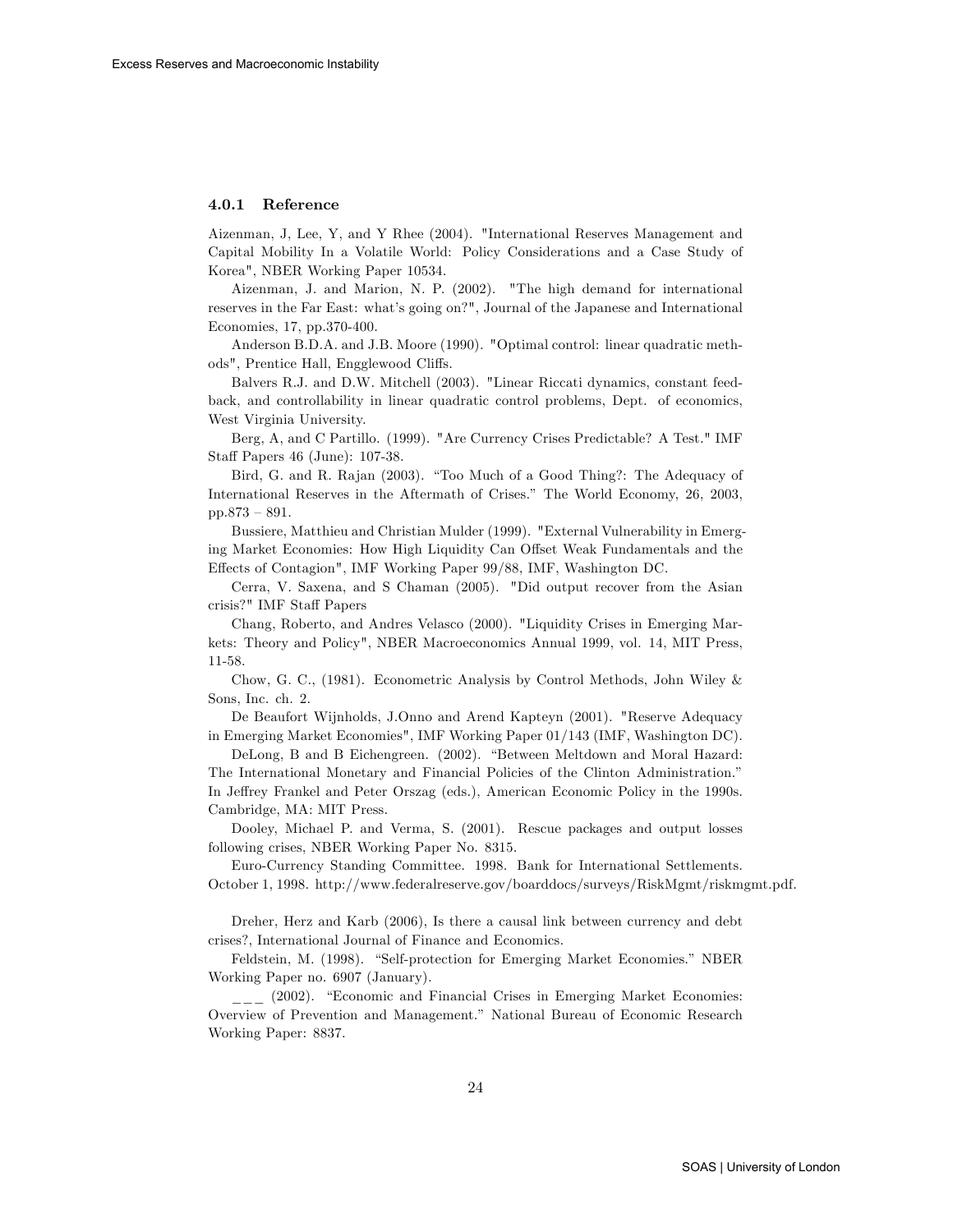Financial Engineering News. Public debt management offers relief to Asian countries (2006). http://www.fenews.com /fen50/ fe-in-asia/ fe-in-asia.html.

Greenspan, Alan (1998). "Testimony of the chairman, A. Greenspan, before the committee on banking and financial services, US house of representatives." Washington D.C., 30 January 1998.

\_\_\_, (1999), Currency Reserves and Debt, remarks before theWorld Bank Conference on Recent Trends in Reserves Management, Washington DC, April 29, 1999.

 $\frac{1}{1-\epsilon}$ , (1999). "Lessons from Global Crisis, Before the World Bank and the IMF." Programme of Seminars, Washington D.C.

Guidotti, Pablo, Sturzenegger, Federico, and Agustin Villar (2004). "On the Consequences of Sudden Stops", Economia vol. 4, no. 2, 171-203.

Hviding, Ketil, Nowak, Michael and Luca Antonio Ricci (2004). "Can Higher Reserves Help Reduce Exchange Rate Volatility?", IMF Working Paper 04/189 (IMF, Washington DC).

Murata Y (1977). Mathematics for Stability and Optimization of Economic Systems, New York: Academic Press.

\_\_\_, (1982). Optimal Control Methods for linear discrete-time economic systems, Springer-Verlag.

Pindyck, R. S., (1973). Optimal Planning for Economic Stabilization. Amsterdam: North-Holland, 1973.

Rajan, R. (2002). "Safeguarding Against Capital Account Crises: Unilateral, Regional and Multilateral Options for East Asia.î in G. de Brouwer (ed.), Financial Governance in East Asia , London: Routledge.

Rami M. A. and X.Y. Zhou. "Linear matrix inequalities, Riccati Equations, and indefinite stochastic linear quadratic controls, IEEE Transactions on Automatic Control, vol. 45, No. 6, June 2000.

Sachs, J., Tornell, A. and Velasco, A. (1996), "Financial Crises in Emerging Markets: The lesson from 1995", NBER WP No. 5576.

Turnovsky, S.J. (1976). "Optimal stabilization policies for stochastic linear sytems: the case of corelated multiplicative and additive disturbances," Review of Economic Studies, vol. 43, pp. 191-194.

 $\frac{1}{2}$  (1977). Optimal control of linear sytems with stochastic coefficients and aditive disturbances," in Applications of control theory to economic analysis, Pitchford, J.D., and Turnovsky, S.J., eds. Amsterdam: North-Holland, pp. 293-335.

 $\frac{1}{2}$  (1979a). "The dynamics of an open economy with endogenous monetary and fiscal policies", Weltwirtschaftliches Archive, vol. 115, pp. 201-223.

\_\_\_ (1979b). "Optimal monetary and Öscal policies in an open dynamic economy", Scandinavian J. Economics, vol.81, pp.400-414,

Willett and Nitithanprapas (2000). "A currency Crises Model that works: a payments disequilibrium approach", Workign paper, Claremont Graduate University.

Ul Haque N, N C. Mark , D J. Mathieson (1996), "The Economic Content of Indicators of Developing Country Creditworthiness", January, IMF Working Paper No. 96/9

World Development Indicators (1999). Washington DC: World Bank, various issues. 500 The American Economic Review June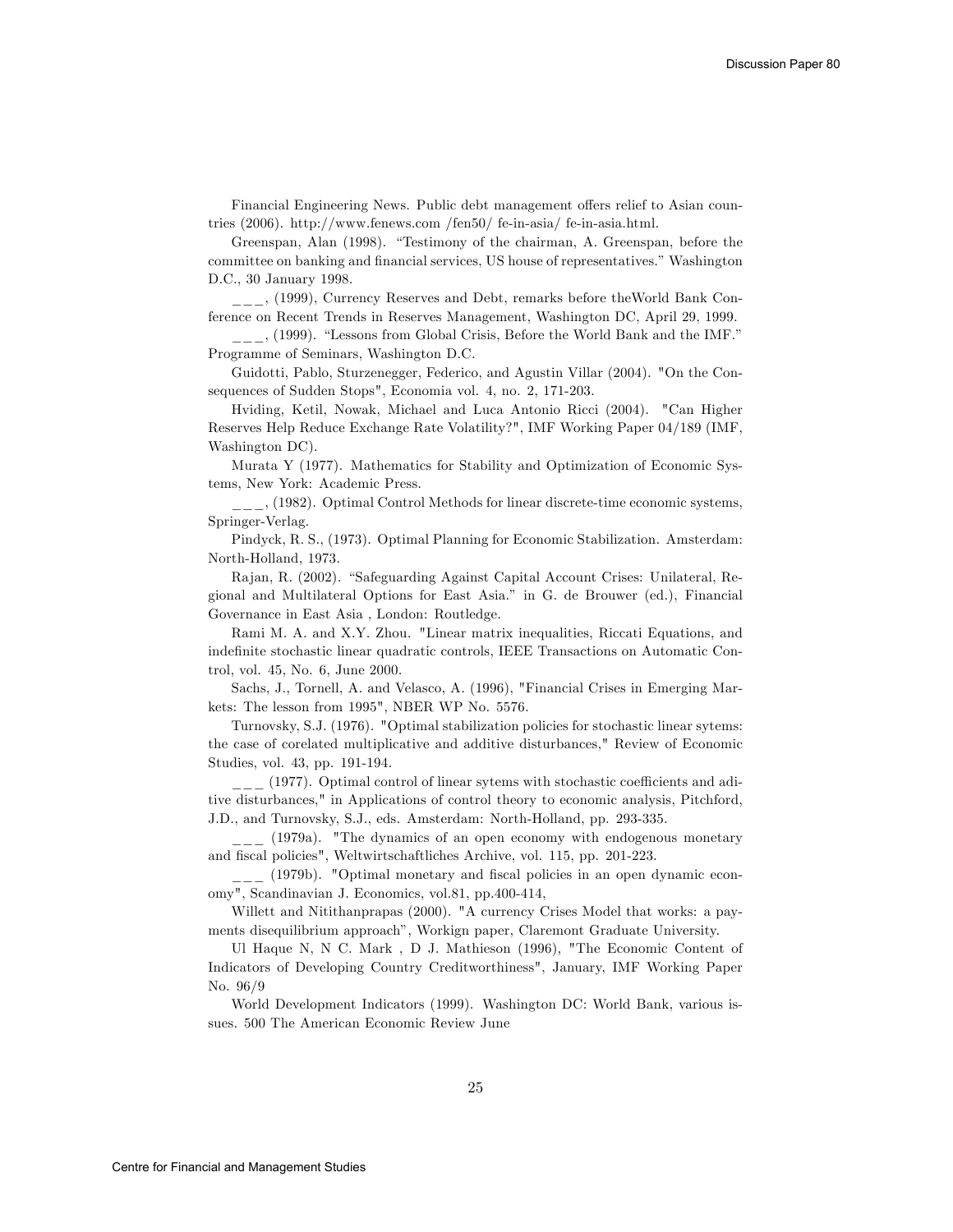#### APPENDIX 1: Applied optimal control theory:

1.1 Composite parameter setting in sections 2.2 and 2.3.

Predetermined sets of parameter values and some composite parameters input for computation:

|                                             |  |  |  |  |  |  | v 0.4 $\beta$ 0.012 $\mu$ 0.4 v 0.4 $\rho'_0$ 0.73                            |  |                |
|---------------------------------------------|--|--|--|--|--|--|-------------------------------------------------------------------------------|--|----------------|
|                                             |  |  |  |  |  |  | $\xi(\gamma)$ 50 $\phi$ 1 0.5 $\phi$ 2 1 $\phi$ 2 1 $\rho'_1$ 0.79            |  |                |
|                                             |  |  |  |  |  |  | k 20 i 0.05 $\phi$ 1 0.5 $\delta_1$ -1.56                                     |  | $\rho'_2$ 0.81 |
|                                             |  |  |  |  |  |  | $\psi$ 0.32 a 0.68 $\delta_0$ 3.15 $\delta'_1$ -1.37 $\omega'_0$ -27.39       |  |                |
|                                             |  |  |  |  |  |  | $\tau'$ 0.24 $\mu'$ 0.4 $\delta'_0$ 2.74 $\omega'_1$ -29.42 $\epsilon_0$ 00.3 |  |                |
|                                             |  |  |  |  |  |  | $\psi'$ 0.32 $\pi$ ; 0.8 $\xi_1$ 0.6 $\rho_0$ 0.64 $\epsilon_1$ 00.8          |  |                |
| 1.2 Values of constant composite parameters |  |  |  |  |  |  |                                                                               |  |                |

The values of A and H for  $(23)$  and A, H and K for  $(24)$  have been produced based on the above Appendix 1.1.

(23*a*) 
$$
A = \begin{bmatrix} 0.0066 & -0.2219 & 0.8213 \\ -0.0164 & 0.5493 & -0.3327 \\ 0 & 0 & 1 \end{bmatrix}
$$
  
\n(23*b*)  $H = \begin{bmatrix} 1.1098 & 0.9988 & -11.0987 \\ -0.24694 & 0.0277 & 27.4694 \\ 0 & 0 & 1 \end{bmatrix}$   
\n(24*a*)  $\tilde{A} = \begin{bmatrix} -0.0162 & 0 & -0.1626 \\ -0.1609 & -0.6000 & -0.8409 \\ 0 & 0 & 1 \end{bmatrix}$   
\n(24*b*)  $\tilde{H} = \begin{bmatrix} 0 & -14.6341 & 27.1002 \\ -1.0000 & -14.0878 & 26.8292 \\ 0 & 0 & 1 \end{bmatrix}$   
\n(41)  $\tilde{K} = \begin{bmatrix} -14.0921 \\ -13.5512 \\ 0 \end{bmatrix}$   
\n(24*c*)  $C(t) = 0.05 \begin{bmatrix} -66.66 \\ -24.0 \\ 0 \end{bmatrix}$ .

1.3 Solution of Conjecture

By substituting  $-vi_t$  by investment  $(I_t)$  which is a function of interest rate  $(i)$  based on equations (1) and (2), the following  $(S1)$  to  $(S2)$  behave unstably. Thus, the endogenous variables  $(y_t, b_t (r_t)$  and  $m_t)$  tend to deviate further away from the equilibrium value over time. The wealth effect of the bond  $(b_t)$  on the demand for money  $(m_t)$  and the consequent incremental public debt  $(d_t)$ are substituted by reserves  $(r_t)$  The differentials of m and r are also replaced with differences  $\Delta m$  and  $\Delta r$  in the budget (S3) where  $g_t$  and i are taken to be given.

(51) 
$$
y_t = \alpha(1 - \tau)(y_t + r_t) + I_t(i) + g_t,
$$
  
\n(52) 
$$
m_t = l(y_t, r_t, i),
$$
  
\n(53) 
$$
\frac{dm_t}{dt} + i^{-1}\frac{dr_t}{dt} = g_t + r_t - \tau(y_t + r_t).
$$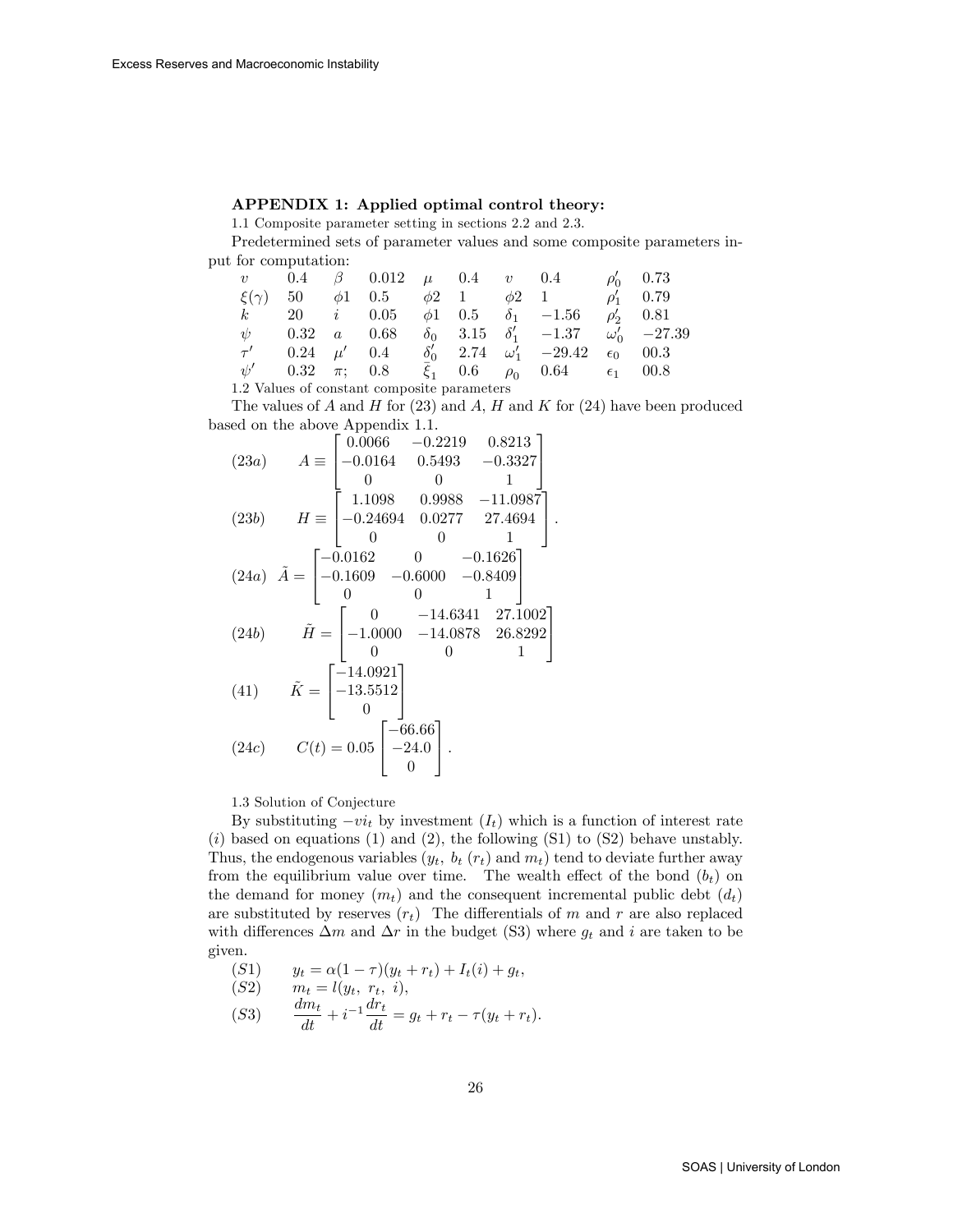$\frac{1}{1-\alpha}$  <

We assume that  $l_r \triangleq \partial l/\partial r > 0$ ,  $l_i \triangleq \partial l/\partial i < 0$ ,  $l_y \triangleq \partial l/\partial y > 0$ ,  $I_i \triangleq \frac{dI_t}{di} <$ 0 and  $dm_t/dt = dr_t/dt = 0$ . The equilibrium values are expressed as  $\bar{y}$ ,  $\bar{r}$  and  $\bar{m}$ .

Taking the linear approximation of differential equations  $(S1)$  to  $(S3)$  about the equilibrium, where  $\sigma$  is denoted as  $1 - \alpha(1 - \tau) > 0$ , will yield:<br>(S4)  $\sigma \Delta y - \alpha(1 - \tau) \Delta r = 0$ ,

- (S4)  $\sigma \Delta y \alpha (1 \tau) \Delta r = 0,$ <br>(S5)  $l_u \Delta y + l_r \Delta r = \Delta m,$
- $l_y \Delta y + l_r \Delta r = \Delta m,$
- (S6)  $-\tau \Delta y + (1 \tau) \Delta r = 0.$

For the stationary stabilization with the deviations of a target variables  $y$ and m, the policy instruments g and i with  $\pi$  are set to be constants to assign fiscal and monetary policies.

$$
(S7) \qquad \lim_{t \to \infty} (y_t - \bar{y}_{t-1})\pi_1 = \frac{dg}{dt}, \text{ where } \pi_1 < 0,
$$
\n
$$
(S8) \qquad \lim_{t \to \infty} (m_t - \bar{m}_{t-1})\pi_2 = \frac{di}{dt}, \text{ where } \pi_2 > 0.
$$

The static effects of changes in the values of g and i upon  $y, r$ , and m will be:  $\mathbf{r}$  $\overline{1}$ 

(59) 
$$
\begin{bmatrix} \sigma & 0 & -\alpha(1-\tau) \\ l_y & 1 & l_r \\ \tau & 0 & \tau - 1 \end{bmatrix} \begin{bmatrix} \Delta y \\ \Delta m \\ \Delta r \end{bmatrix} = \begin{bmatrix} 1 & I_i \\ 0 & -l_i \\ 1 & 0 \end{bmatrix} \begin{bmatrix} \Delta g \\ \Delta i \end{bmatrix},
$$
  
\n(59) is solved for  $\Delta y$  and  $\Delta m$  as:  
\n(510) 
$$
\Delta y = \Delta g + \frac{I_i \Delta i}{1 - \alpha},
$$
  
\n(511) 
$$
\Delta m = (l_y - l_r) \Delta g + m_i \Delta i, \text{ where } m_i = l_i + \left( l_y + \frac{\tau}{1 - \tau} l_r \right) \frac{I_i}{1 - \tau}.
$$

0:

Combining (S10) and (S11) with the policy in (S7) and (S8) will yield a stable system so that  $g$  and  $i$  converge asymptotically to stationary values in (S12) and the inequality and equality are expressed in (S13) and (S14) :

(512) 
$$
\begin{bmatrix} \frac{dg}{dt} \\ \frac{di}{dt} \end{bmatrix} = \begin{bmatrix} \pi_1 & \frac{\pi_1 I_i}{1 - \alpha} \\ \pi_2 (l_y - l_r) & \pi_2 m_i \end{bmatrix} \begin{bmatrix} \Delta g \\ \Delta i \end{bmatrix},
$$
  
\n(513) 
$$
\begin{bmatrix} \pi_1 & \pi_1 I_i \\ \pi_2 (l_y - l_r) & \frac{\pi_1 I_i}{1 - \alpha} \end{bmatrix} = \pi_1 \pi_2 \left[ l_i + \left( \frac{l_r l_i}{(1 - \alpha)(1 - \tau)} \right) \right].
$$

Variables  $y, b$ , and  $m$  behave in an unstable manner into  $(S7)$  and  $(S8)$ , we get:

$$
(S15) \qquad \sigma \frac{dy}{dt} - \alpha (1 - \tau) \frac{dr}{dt} = I_i \frac{di}{dt} + \frac{dg}{dt},
$$
  

$$
(S1C) \qquad I \frac{dy}{dt} + \frac{dr}{dt} \qquad (dii)
$$

$$
\begin{array}{lll} (S16) & l_y \frac{dy}{dt} + l_r \frac{dt}{dt} - \frac{dm}{dt} = -l_i \frac{dv}{dt},\\ (S17) & dy & (1 - v)^{dr} & (1 - v)^{dr} \end{array}
$$

$$
\begin{array}{lll} (S17) & \sigma \frac{dy}{dt} - \alpha (1 - \tau) \frac{du}{dt} = \pi_2 I_i y + \pi_1 \Delta y, \\ (S18) & \sigma \frac{dy}{dt} + \sigma \frac{dr}{dm} & \sigma \Delta x \end{array}
$$

$$
(S18) \qquad l_y \frac{d_y}{dt} + l_r \frac{d_l}{dt} - \frac{d_l}{dt} = -\pi_2 l_i \Delta m,
$$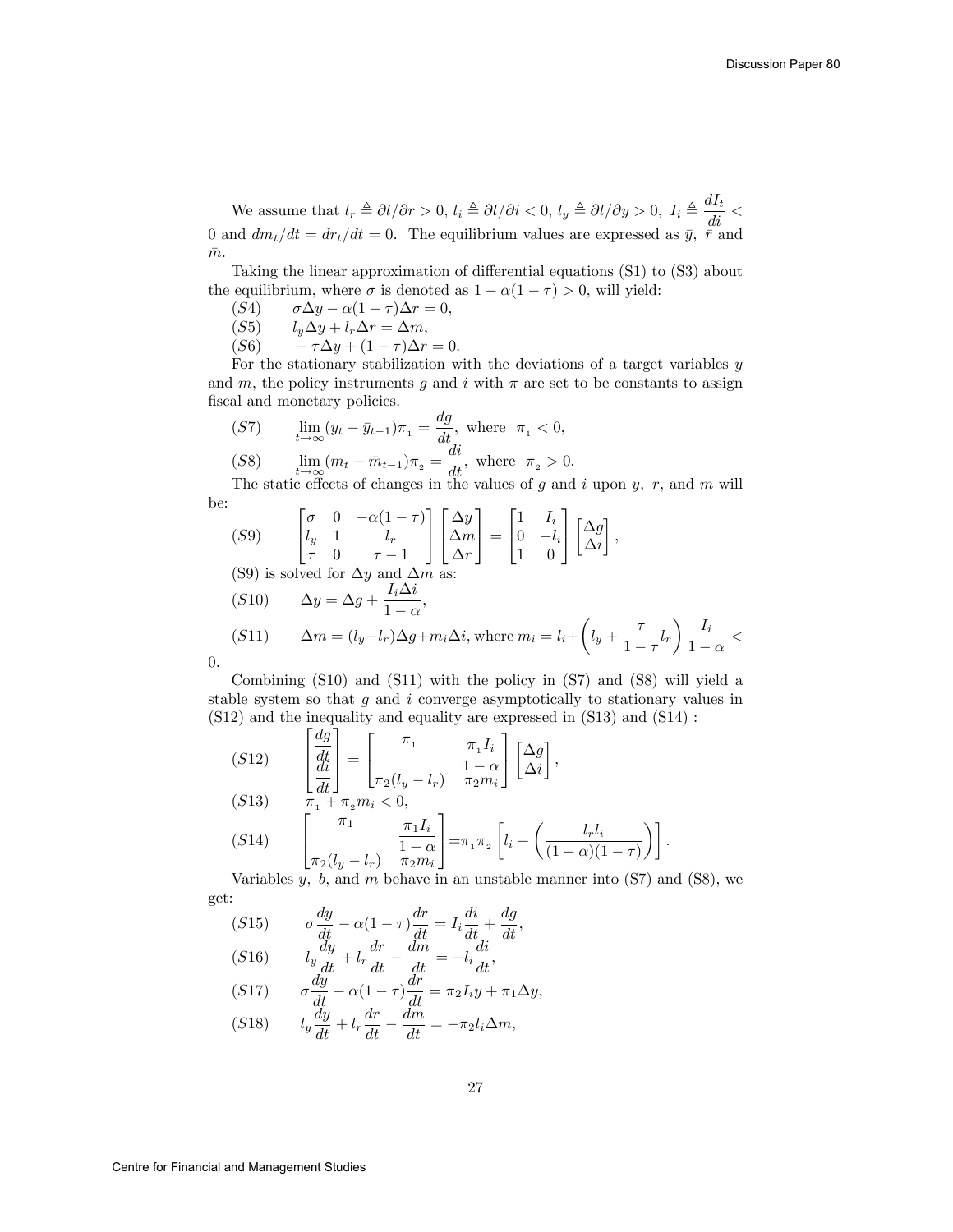where  $\Delta y = y - \bar{y}, \Delta r = r - \bar{r}$ , and  $\Delta m = m - \bar{m}$  for given g and i. Matrix form for (S15) to (S18) can be written as:

$$
(S19) \qquad \begin{bmatrix} 0 & i^{-1} & 1 \\ \sigma & -\alpha(1-\tau) & 0 \\ l_y & l_r & -1 \end{bmatrix} \begin{bmatrix} \frac{dy}{dt} \\ \frac{dr}{dt} \\ \frac{dm}{dt} \end{bmatrix} = \begin{bmatrix} -\tau \Delta y + (1-\tau)\Delta r \\ \pi_1 \Delta y + \pi_2 I_i \Delta m \\ -\pi_2 l_i \Delta m \end{bmatrix}
$$

The left hand side of above equation determines the y, r, and m denoting A the coefficient matrix.  $\lceil dy \rceil$ 

$$
(S20) \begin{bmatrix} \frac{-\sigma}{dt} \\ \frac{dr}{dt} \\ \frac{dm}{dt} \end{bmatrix} = A^{-1} \begin{bmatrix} -\tau & 1-\tau & 0 \\ \pi_1 & 0 & \pi_2 I_i \\ 0 & 0 & -\pi_2 l_i \end{bmatrix} \begin{bmatrix} \Delta y \\ \Delta r \\ \Delta m \end{bmatrix},
$$
  
\n
$$
= \frac{1}{|A|} \begin{bmatrix} \pi_1 H - \tau (1-\sigma) & (1-\sigma)(1-\tau) & \pi_2 (I_i H - (1-\sigma)l_i \\ -\sigma \tau - \pi_1 ly & \sigma (1-\tau) & -\pi_2 K \\ \pi_1 l_y i^{-1} - \tau J & (1-\tau) J & \pi_2 i^{-1} K \\ \text{where } |A| = (1-\sigma)ly + \sigma H > 0, H = l_b + i^{-1} > 0, J = (1-\sigma)l_y + \sigma l_b > 0, \text{ and } K = l_y I_i + \sigma l_b > 0.
$$

The system above is asymptotically stable if and only if the following conditions are satisfied.

$$
(S21) \qquad (1-\tau)(1-\alpha) + \pi_1 H + \pi_2 i^{-1} K < 0,
$$
\n
$$
(S22) \qquad \begin{vmatrix} -\tau & -\alpha(1-\tau) & 0 \\ \pi_1 & 1-\tau & \pi_2 I_i \\ 0 & 0 & -\pi_2 I_i \end{vmatrix} = |A|^{-1} (1-\tau) \pi_1 \pi_2 I_i < 0,
$$
\n
$$
(S23) \qquad \begin{vmatrix} \pi_1 H + (1-\tau)(1-\sigma) & -\pi_2 K & \pi_2(-I_i H) + (1-\sigma) I_i \\ (1-\tau) J & \pi_1 H + \pi_2 i^{-1} K - \tau (1-\sigma) & (1-\sigma)(1-\tau) \\ -\sigma \tau - \pi_1 l y & \sigma (1-\tau) + \pi_2 i^{-1} K \end{vmatrix} \le
$$

0:

In order to hold inequality, (S20) is conditional on (S21) to (S23)) assuming it depends on the initial weights of instrument vector together with the combined inequality signs of parameters. The values of parameters predetermined as in (S21) for H, K, and J with  $\pi_1$  and  $\pi_2$ . The simulated results show that (S20) does not behave stably because the condition in (S21) and (S22) among the three are shown not to be held. The inequality may be biased due to the composite parameters, although it will not change the result.

Numerical solutions with predetermined values from the assumptions in (S7),  $(S8)$  and  $(S20)$  reconfirm this.

$$
K := -1; \quad J := 1; \quad H := 1; \quad \tau := 0.2; \quad \pi_1 := -0.5; \quad \pi_2 :=
$$
  
\n1.5; \quad i := 0.05; \quad l\_y := -0.5; \quad l\_i := -0.6; \quad \sigma := 0.4.  
\n
$$
Det(M) = \left( \begin{bmatrix} \pi_1 H + (1 - \tau)(1 - \sigma) & -\pi_2 K & -I\pi_2 H + (1 - \sigma) I \\ (1 - \tau)J & \pi_1 H + \frac{\pi_2 K}{i} - \tau (1 - \sigma) & (1 - \tau)(1 - \sigma) \\ \tau J - \frac{\pi_1 l_y}{i} & -\sigma \tau - \pi_1 l_y & \sigma (1 - \tau) + \frac{\pi_2 K}{i} \end{bmatrix} \right)
$$
  
\nFactor(*Det*(*M*)) = -28.65280 - 211.1400*I*.